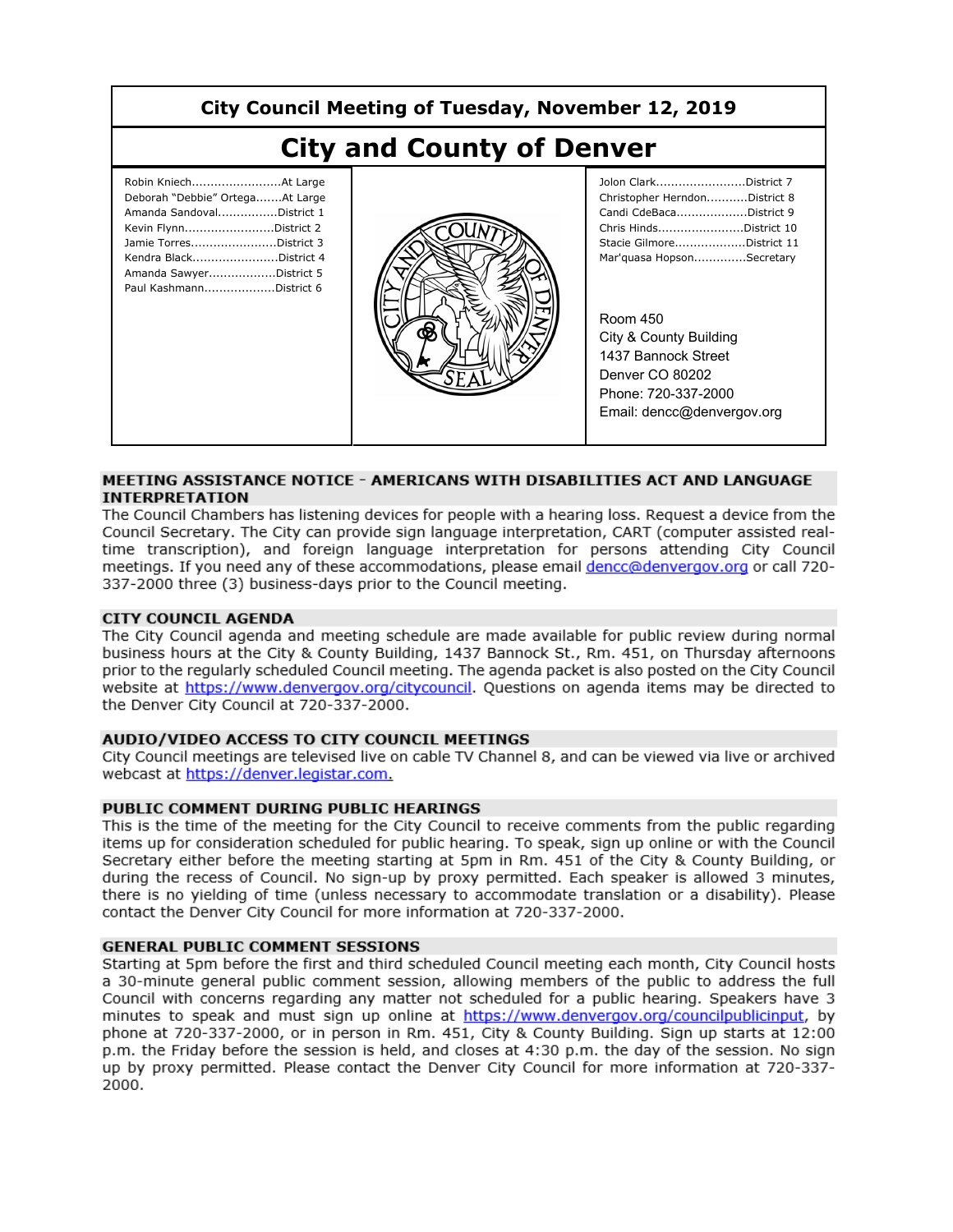### **PLEDGE OF ALLEGIANCE**

### **ROLL CALL**

### **APPROVAL OF THE MINUTES**

19-1256 [Minutes of Monday, November 4, 2019](http://denver.legistar.com/gateway.aspx?m=l&id=/matter.aspx?key=15797)

### **COUNCIL ANNOUNCEMENTS**

Tonight Council is scheduled to hold a required public hearing on Council Bill 19-0913, designating 4345 West 46th Avenue as a structure for preservation. However, it is Council's intent to postpone final consideration of Council Bill 19-0913, with it's public hearing, to Tuesday, January 21, 2020. If you are wishing to speak on this matter, we apologize for any inconvenience and ask that you return on Tuesday, January 21, 2020.

### **PRESENTATIONS**

### **COMMUNICATIONS**

### **PROCLAMATIONS**

19-1263 **[A proclamation recognizing November as National Alzheimer's](http://denver.legistar.com/gateway.aspx?m=l&id=/matter.aspx?key=15804)  Disease Awareness Month and National Caregiver Month.**

**Sponsor** Black

# 19-1264 **[A proclamation recognizing November as National Diabetes](http://denver.legistar.com/gateway.aspx?m=l&id=/matter.aspx?key=15805)  Awareness Month.**

**Sponsor** Black

### 19-1265 **[A proclamation supporting Amnesty International.](http://denver.legistar.com/gateway.aspx?m=l&id=/matter.aspx?key=15806)**

**Sponsor** Clark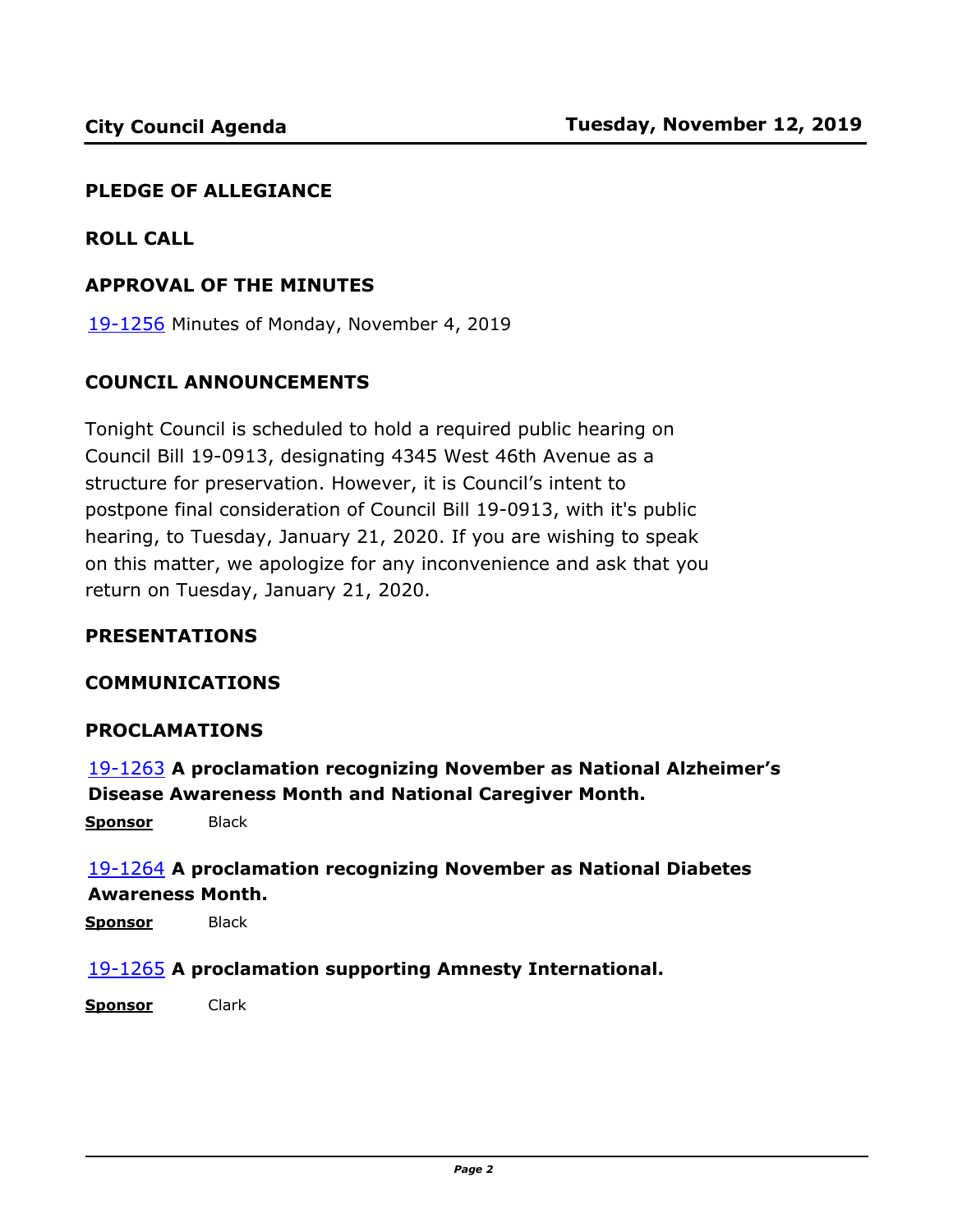### **MAYOR'S PROPOSED 2020 BUDGET**

19-1183 **[Mayor's Proposed 2020 Budget](http://denver.legistar.com/gateway.aspx?m=l&id=/matter.aspx?key=15724)**

### **RESOLUTIONS**

### **Business, Arts, Workforce, & Aviation Services Committee**

# 19-1164 **A resolution approving a proposed First Amendment between the City and County of Denver and American Airlines, Inc. concerning the Airport Baggage System License Agreement and adding the minimum wage ordinance requirements at Denver International Airport.**

Amends an Airport Baggage System License Agreement with American Airlines, Inc. by extending all the terms to be co-terminus with the Airline Use and Lease Agreements for a new end date of 12-31-19, with a possible one-year extension, to pay signatory rates for the operation and maintenance expenses of the baggage system and adding minimum wage ordinance requirements at Denver International [Airport \(201310272\). The last regularly scheduled Council meeting within the 30-day](http://denver.legistar.com/gateway.aspx?m=l&id=/matter.aspx?key=15705)  review period is on 12-2-19. The Committee approved filing this item at its meeting on 10-30-19.

# 19-1165 **A resolution approving a proposed Second Amendment between the City and County of Denver and Air Canada concerning adding the minimum wage ordinance requirements to the existing agreement for passenger air service at Denver International Airport.**

Amends a use and lease agreement with Air Canada by adding minimum wage ordinance requirements for passenger service at Denver International Airport. No change to agreement amount or duration (201206412-02 201951501). The last [regularly scheduled Council meeting within the 30-day review period is on 12-2-19.](http://denver.legistar.com/gateway.aspx?m=l&id=/matter.aspx?key=15706)  The Committee approved filing this item at its meeting on 10-30-19.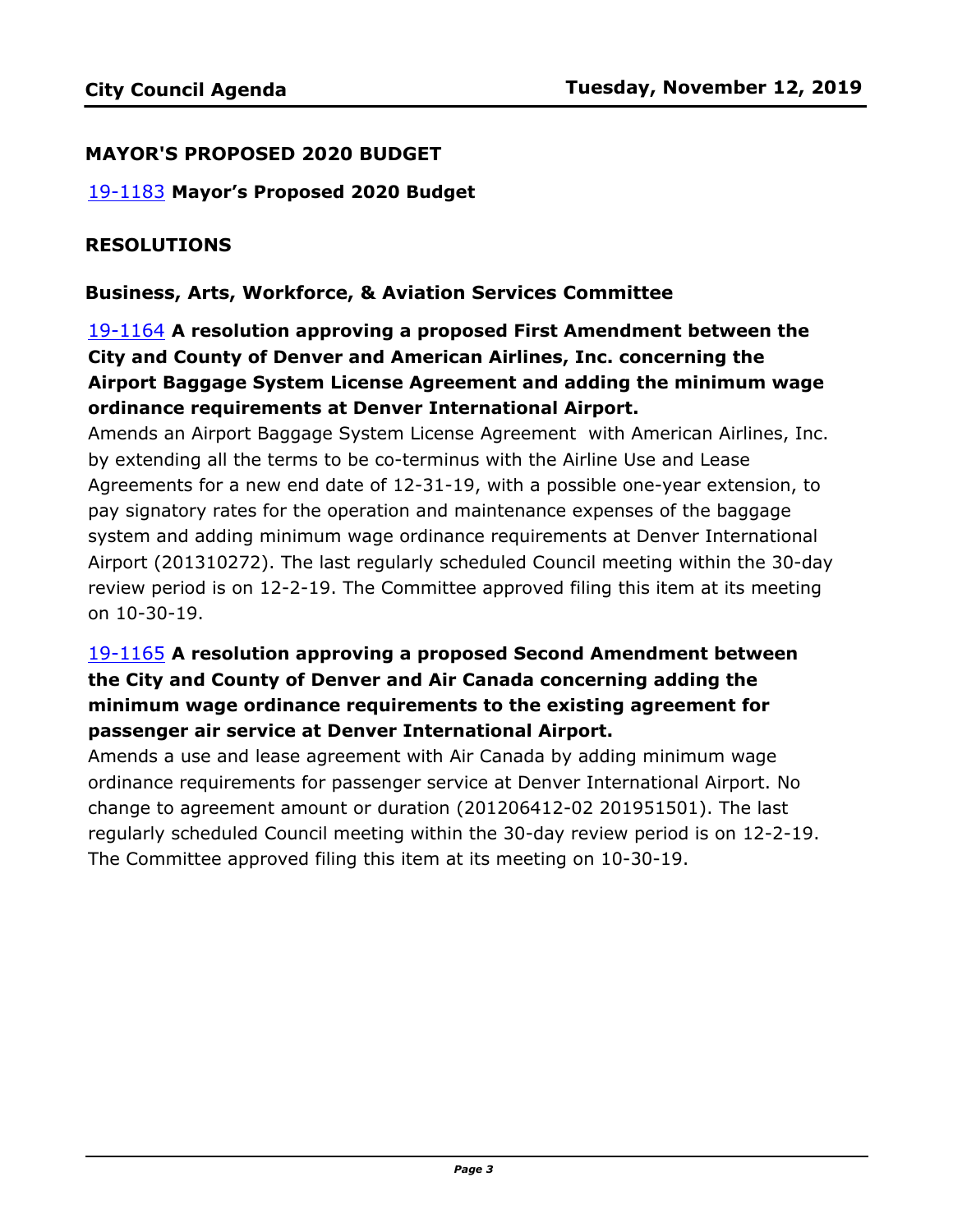# 19-1166 **A resolution approving a proposed Second Amendment between the City and County of Denver and British Airways, Plc concerning a change to common use ticket counters and adding the minimum wage ordinance requirements to the existing agreement for passenger air service at Denver International Airport.**

[Amends a use and lease agreement with British Airways, Plc to reflect a change from](http://denver.legistar.com/gateway.aspx?m=l&id=/matter.aspx?key=15707)  a preferential ticket counter lease to a common use ticket counter lease utilizing the city ticket counters and adding minimum wage ordinance requirements, at Denver International Airport. No change to agreement duration (201310739-02). The last regularly scheduled Council meeting within the 30-day review period is on 12-2-19. The Committee approved filing this item at its meeting on 10-30-19.

# 19-1167 **A resolution approving a proposed First Amendment between the City and County of Denver and Norwegian Air Shuttle ASA Limited concerning adding the minimum wage ordinance requirements to the existing agreement for passenger air service at Denver International Airport.**

Amends a use and lease agreement with Norwegian Air Shuttle ASA Limited by adding minimum wage ordinance requirements for passenger service at Denver International Airport. No change to agreement amount or duration (201952175 201735878-01). The last regularly scheduled Council meeting within the 30-day [review period is on 12-2-19. The Committee approved filing this item at its meeting](http://denver.legistar.com/gateway.aspx?m=l&id=/matter.aspx?key=15708)  on 10-30-19.

# 19-1168 **A resolution approving a proposed Agreement between the City and County of Denver and Swissport SAUSA, LLC concerning rates and charges for leased space within the Ground Services Equipment and Maintenance Building at Denver International Airport.**

Approves a lease agreement with Swissport SAUSA, LLC for rates and charges and [through 8-31-22 to lease space in a Ground Service Equipment Maintenance Building](http://denver.legistar.com/gateway.aspx?m=l&id=/matter.aspx?key=15709)  to support its operations, including 7,484.8 square feet of building space, 4220.1 square feet of mezzanine space and 20,625.8 square feet of ground space at Denver International Airport (201950525). The last regularly scheduled Council meeting within the 30-day review period is on 12-2-19. The Committee approved filing this item at its meeting on 10-30-19.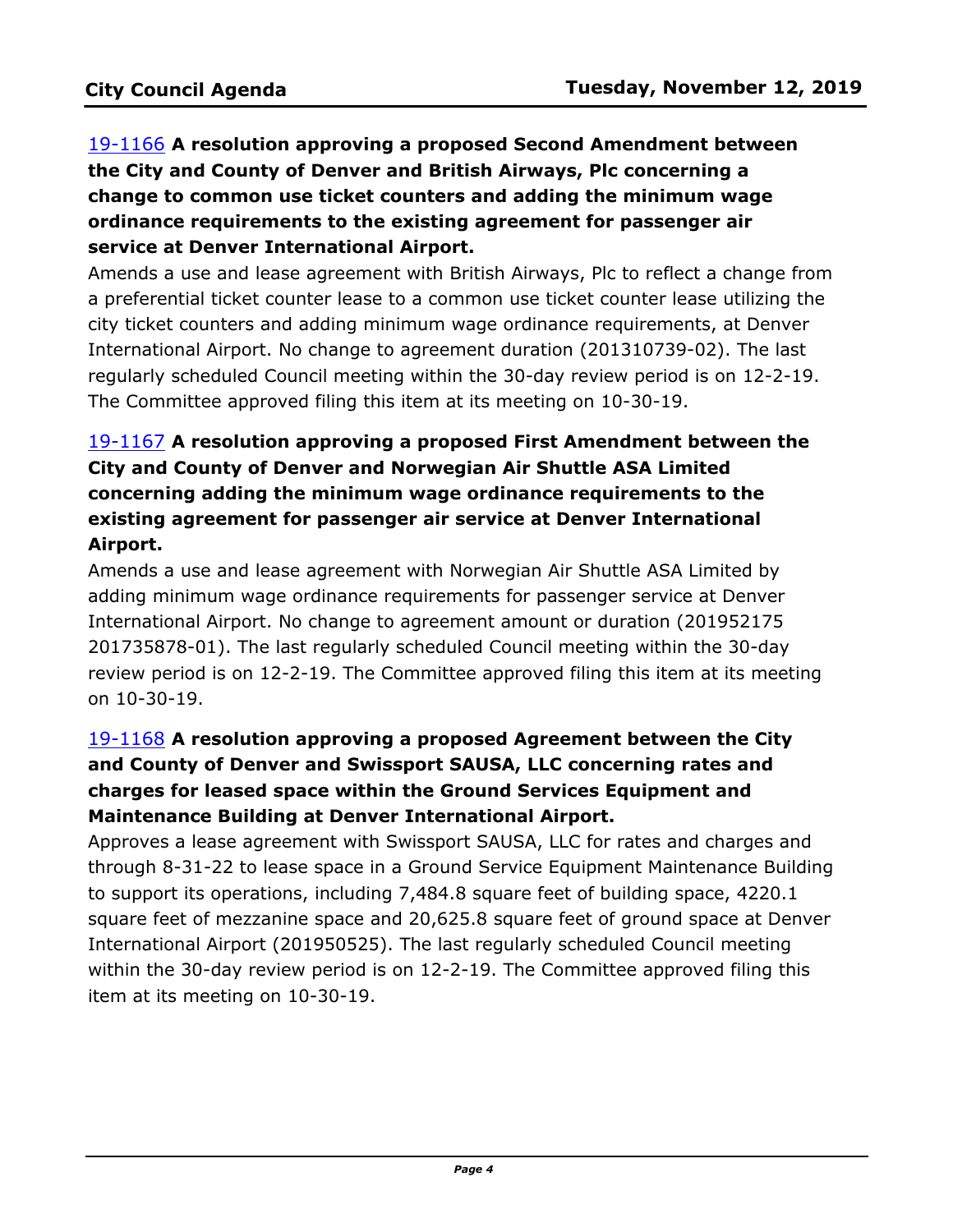19-1169 **A resolution approving a proposed Second Amendment between the City and County of Denver and US Government General Services Administration to add two caged storage spaces to support the TSA's current passenger screening operation at Denver International Airport.** [Amends a lease agreement with US Government General Services Administration by](http://denver.legistar.com/gateway.aspx?m=l&id=/matter.aspx?key=15710)  adding \$156,034 annually for a new total annual amount of \$2,214,954 to add two caged storage spaces in the Concourse A basement to support the TSA's current passenger screening operation at Denver International Airport. No change to agreement duration (201951038 201102621-02). The last regularly scheduled Council meeting within the 30-day review period is on 12-2-19. The Committee approved filing this item at its meeting on 10-30-19.

## **Finance & Governance Committee**

# 19-1036 **A resolution approving a proposed Fourth Amendatory Agreement between the City and County of Denver and Grant Thornton, LLP to increase funding.**

[Amends a contract with Grant Thornton, LLP by adding \\$1,850,000 for a new total of](http://denver.legistar.com/gateway.aspx?m=l&id=/matter.aspx?key=15577)  \$5,850,000 for professional services related to Information Technology (IT) governance reviews, IT assessments and IT internal audits. No change to contract duration (TECHS - 201416059). The last regularly scheduled Council meeting within the 30-day review period is on 12-2-19. The Committee approved filing this item at its meeting on 10-22-19.

# 19-1149 **A resolution approving City Council's re-appointment of Anthony [Mazzei to the Denver Deferred Compensation Plan Committee, pursuant to](http://denver.legistar.com/gateway.aspx?m=l&id=/matter.aspx?key=15690)  section 18-436(a), D.R.M.C.**

That the Council re-appoints Anthony Mazzei to the Deferred Compensation Plan Committee for a 4-year term starting January 1, 2020, and ending December 31, 2023, pursuant to section 18-436(a), D.R.M.C. The Committee approved filing this item at its meeting on 10-29-19.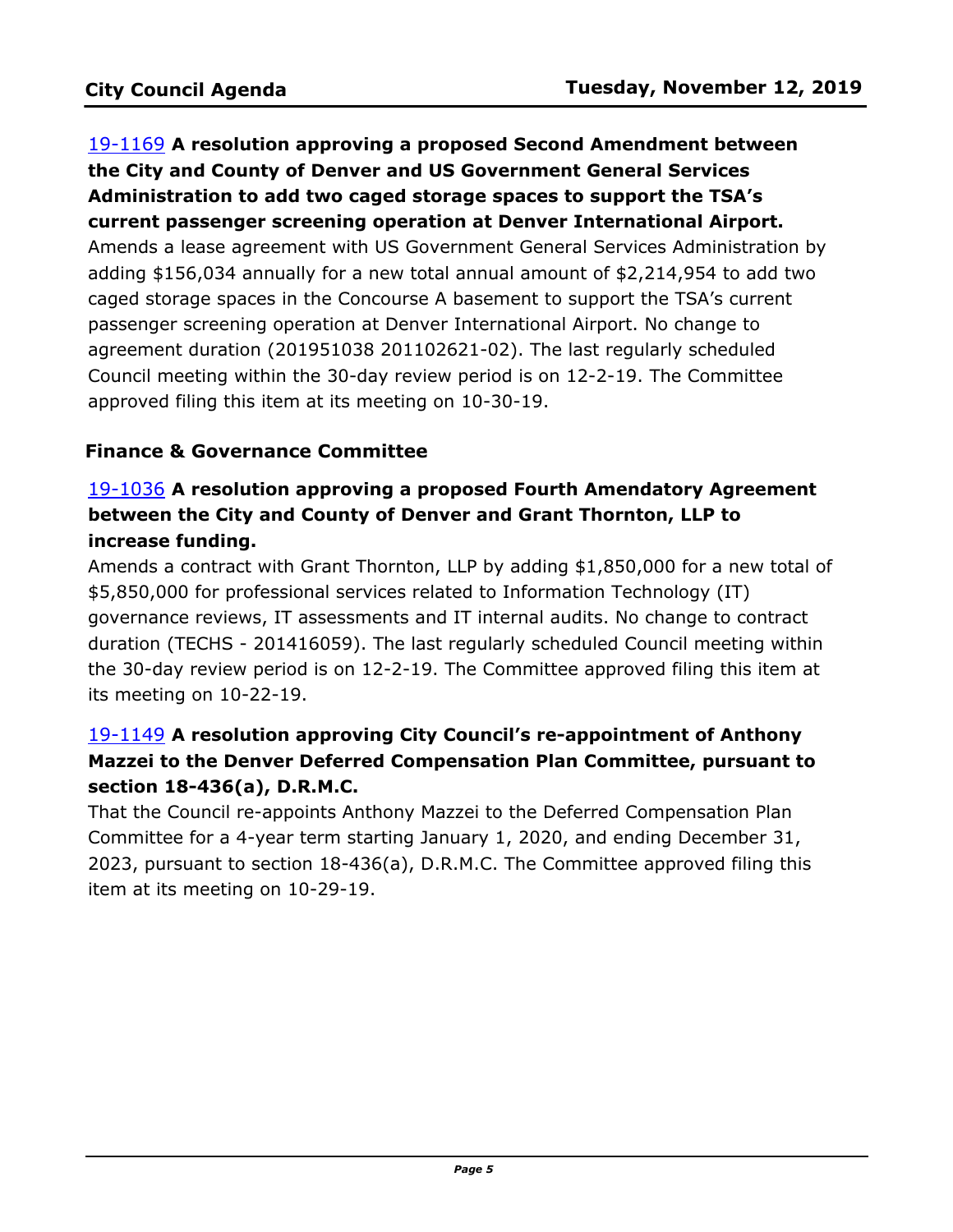# 19-1159 **A resolution approving a proposed Second Amendment between the City and County of Denver and Kaplan Kirsch Rockwell, LLP concerning professional legal services at Denver International Airport.**

Amends a contract with Kaplan Kirsch Rockwell, LLP by adding \$500,000 for a new [total of \\$1,300,000 for outside counsel services in specialized areas of law involving](http://denver.legistar.com/gateway.aspx?m=l&id=/matter.aspx?key=15700)  Denver International Airport. No change to contract duration (ATTNY-201841072). The last regularly scheduled Council meeting within the 30-day review period is on 12-2-19. The Committee approved filing this item at its meeting on 10-29-19.

# 19-1160 **A resolution approving a proposed Purchase Order between the City and County of Denver and Environmental Tree and Design, Inc. for the procurement of 295 trees for the16th Street Mall Design-Build Project.**

Approves a purchase order with Environmental Tree and Design, Inc. for \$1,990,463 and for five years for the procurement of 295 trees for the 16th Street Mall [design-build project in Council District 9 \(PO-00076190\). The last regularly scheduled](http://denver.legistar.com/gateway.aspx?m=l&id=/matter.aspx?key=15701)  Council meeting within the 30-day review period is on 12-2-19. The Committee approved filing this item at its meeting on 10-29-19.

# **Land Use, Transportation & Infrastructure Committee**

# 19-1045 **A resolution approving a proposed Contract between the City and County of Denver and Gerald H. Phipps, Inc. to provide construction management/general contractor services for the construction of National Western Center Maintenance and Operations Facility.**

Approves a contract with Gerald H. Phipps, Inc. for \$5,335,422 to provide construction management/general contractor services for the construction of National Western Center Maintenance and Operations Facility located at 5125 Race [Court in Council District 9 \(PWADM-201952026\). The last regularly scheduled Council](http://denver.legistar.com/gateway.aspx?m=l&id=/matter.aspx?key=15586)  meeting within the 30-day review period is on 12-2-19. The Committee approved filing this item at its meeting on 10-15-19.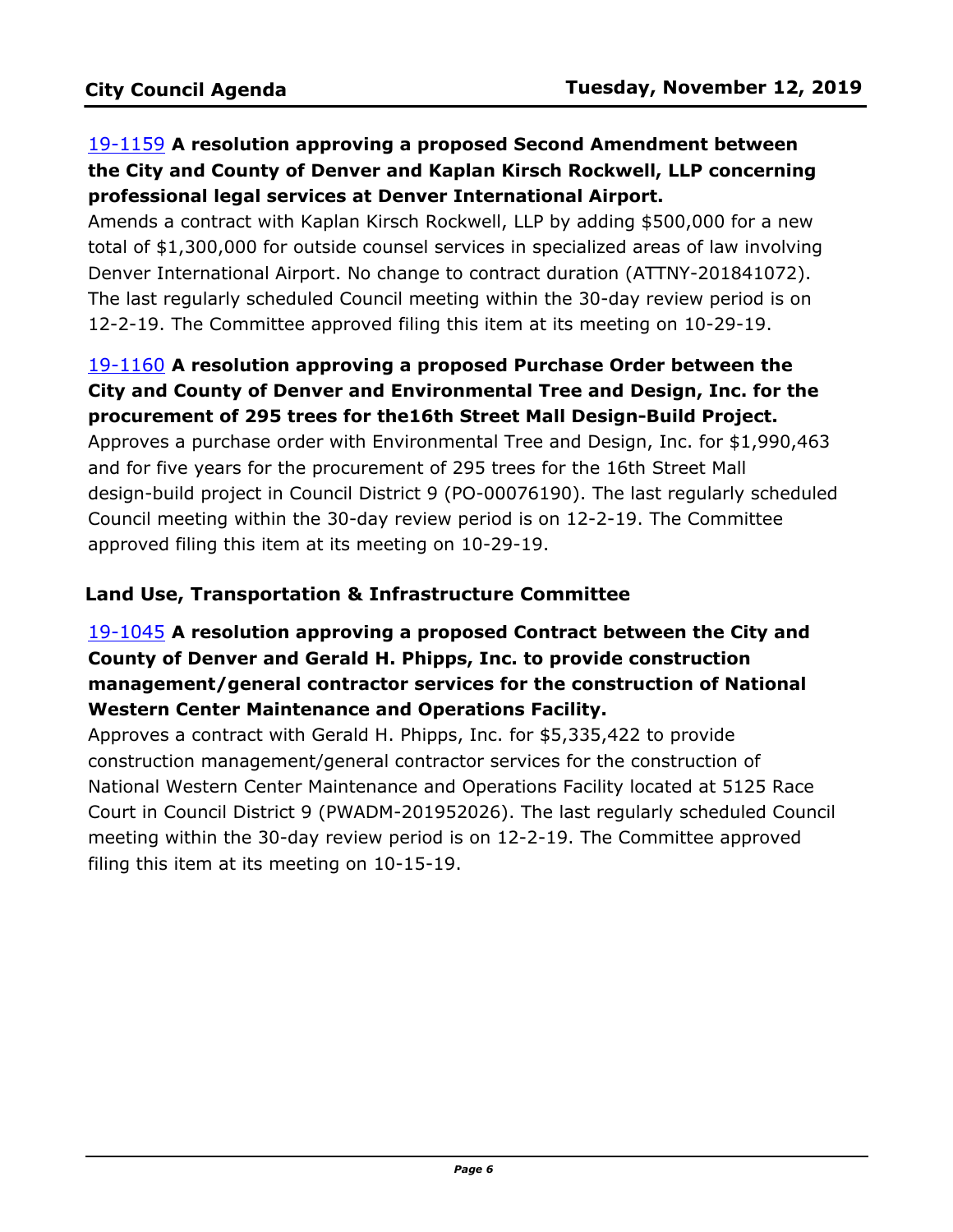# 19-1161 **A resolution approving a proposed Third Amendatory Agreement between the City and County of Denver and CCG Systems, Inc. to extend the term and increase the compensation to the Vendor.**

Amends a contract with CCG Systems, Inc., doing business as FASTER Asset Solutions, by adding \$39,270 for a new total of \$598,025.51 and one year for a new [end date of 10-31-20 for software used to manage the database of public works fleet](http://denver.legistar.com/gateway.aspx?m=l&id=/matter.aspx?key=15702)  vehicles, equipment and parts, maintenance history and vendor pricing, citywide (201951998-03 CE95025-03). The last regularly scheduled Council meeting within the 30-day review period is on 12-2-19. The Committee approved filing this item at its meeting on 10-29-19.

# **BILLS FOR INTRODUCTION**

### **Finance & Governance Committee**

## 19-1090 **A bill for an ordinance approving an Operating Plan and Budget for 2020 for the Old South Gaylord Business Improvement District.**

Approves the 2020 Operating Plan and Budget for the Old South Gaylord Business [Improvement District in Council District 6. The Committee approved filing this item](http://denver.legistar.com/gateway.aspx?m=l&id=/matter.aspx?key=15631)  at its meeting on 10-22-19.

# 19-1091 **A bill for an ordinance approving an Amended Budget for 2019 and an Operating Plan and Budget for 2020 for the Cherry Creek Subarea Business Improvement District.**

[Approves the 2020 Operating Plan and Budget and amends the 2019 Budget for the](http://denver.legistar.com/gateway.aspx?m=l&id=/matter.aspx?key=15632)  Cherry Creek Subarea Business Improvement District in Council District 9. The Committee approved filing this item at its meeting on 10-22-19.

## 19-1092 **A bill for an ordinance approving an Operating Plan and Budget for 2020 for the Cherry Creek North Business Improvement District.**

Approves the 2020 Operating Plan and Budget for the Cherry Creek North Business [Improvement District in Council District 10. The Committee approved filing this item](http://denver.legistar.com/gateway.aspx?m=l&id=/matter.aspx?key=15633)  at its meeting on 10-22-19.

## 19-1093 **A bill for an ordinance approving an Operating Plan and Budget for 2020 for the Downtown Denver Business Improvement District.**

Approves the 2020 Operating Plan and Budget for the Downtown Denver Business [Improvement District in Council Districts 9 and 10. The Committee approved filing](http://denver.legistar.com/gateway.aspx?m=l&id=/matter.aspx?key=15634)  this item at its meeting on 10-22-19.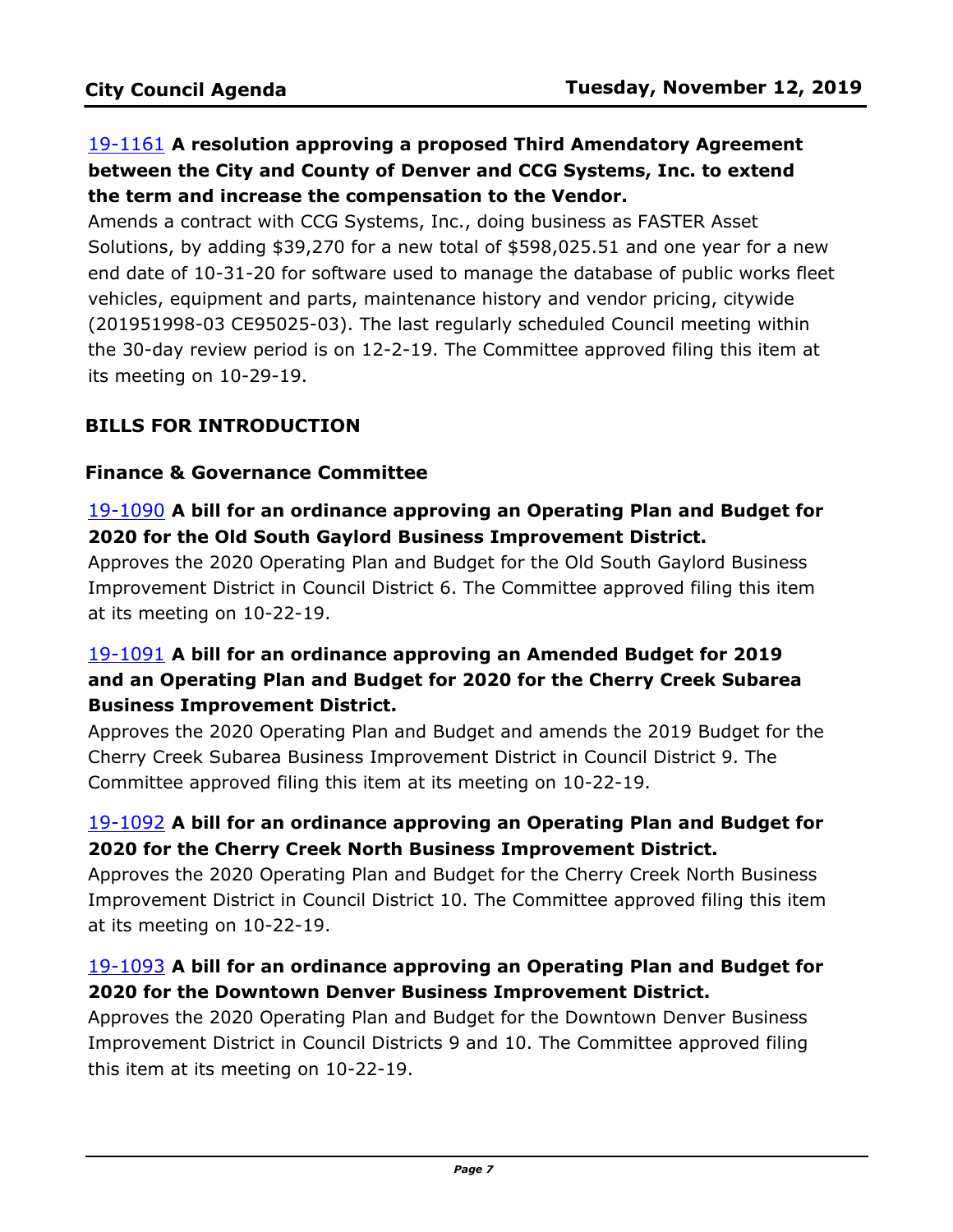# 19-1094 **A bill for an ordinance approving an Amended Budget for 2019 and Operating Plan and Budget for 2020 for the Colfax Business Improvement District.**

[Approves the 2020 Operating Plan and Budget and amends the 2019 Budget for the](http://denver.legistar.com/gateway.aspx?m=l&id=/matter.aspx?key=15635)  Colfax Business Improvement District in Council Districts 9 and 10. The Committee approved filing this item at its meeting on 10-22-19.

## 19-1095 **A bill for an ordinance approving an Operating Plan and Budget for 2020 for the West Colfax Business Improvement District.**

Approves the 2020 Operating Plan and Budget for the West Colfax Business [Improvement District in Council Districts 1 and 3. The Committee approved filing](http://denver.legistar.com/gateway.aspx?m=l&id=/matter.aspx?key=15636)  this item at its meeting on 10-22-19.

## 19-1096 **A bill for an ordinance approving an Operating Plan and Budget for 2020 for the Federal Boulevard Business Improvement District.**

Approves the 2020 Operating Plan and Budget for the Federal Boulevard Business [Improvement District in Council District 1. The Committee approved filing this item](http://denver.legistar.com/gateway.aspx?m=l&id=/matter.aspx?key=15637)  at its meeting on 10-22-19.

# 19-1097 **A bill for an ordinance approving an Operating Plan and Budget for 2020 for the Bluebird Business Improvement District.**

Approves the 2020 Operating Plan and Budget for the Bluebird Business [Improvement District in Council Districts 9 and 10. The Committee approved filing](http://denver.legistar.com/gateway.aspx?m=l&id=/matter.aspx?key=15638)  this item at its meeting on 10-22-19.

## 19-1098 **A bill for an ordinance approving an Operating Plan and Budget for 2020 for the Colfax-Mayfair Business Improvement District.**

Approves the 2020 Operating Plan and Budget for the Colfax-Mayfair Business [Improvement District in Council Districts 5 and 8. The Committee approved filing](http://denver.legistar.com/gateway.aspx?m=l&id=/matter.aspx?key=15639)  this item at its meeting on 10-22-19.

# 19-1099 **A bill for an ordinance approving an Amended Budget for 2019 and an Operating Plan and Budget for 2020 for the Santa Fe Business Improvement District.**

[Approves the 2020 Operating Plan and Budget and amends the 2019 Budget for the](http://denver.legistar.com/gateway.aspx?m=l&id=/matter.aspx?key=15640)  Santa Fe Business Improvement District in Council District 3. The Committee approved filing this item at its meeting on 10-22-19.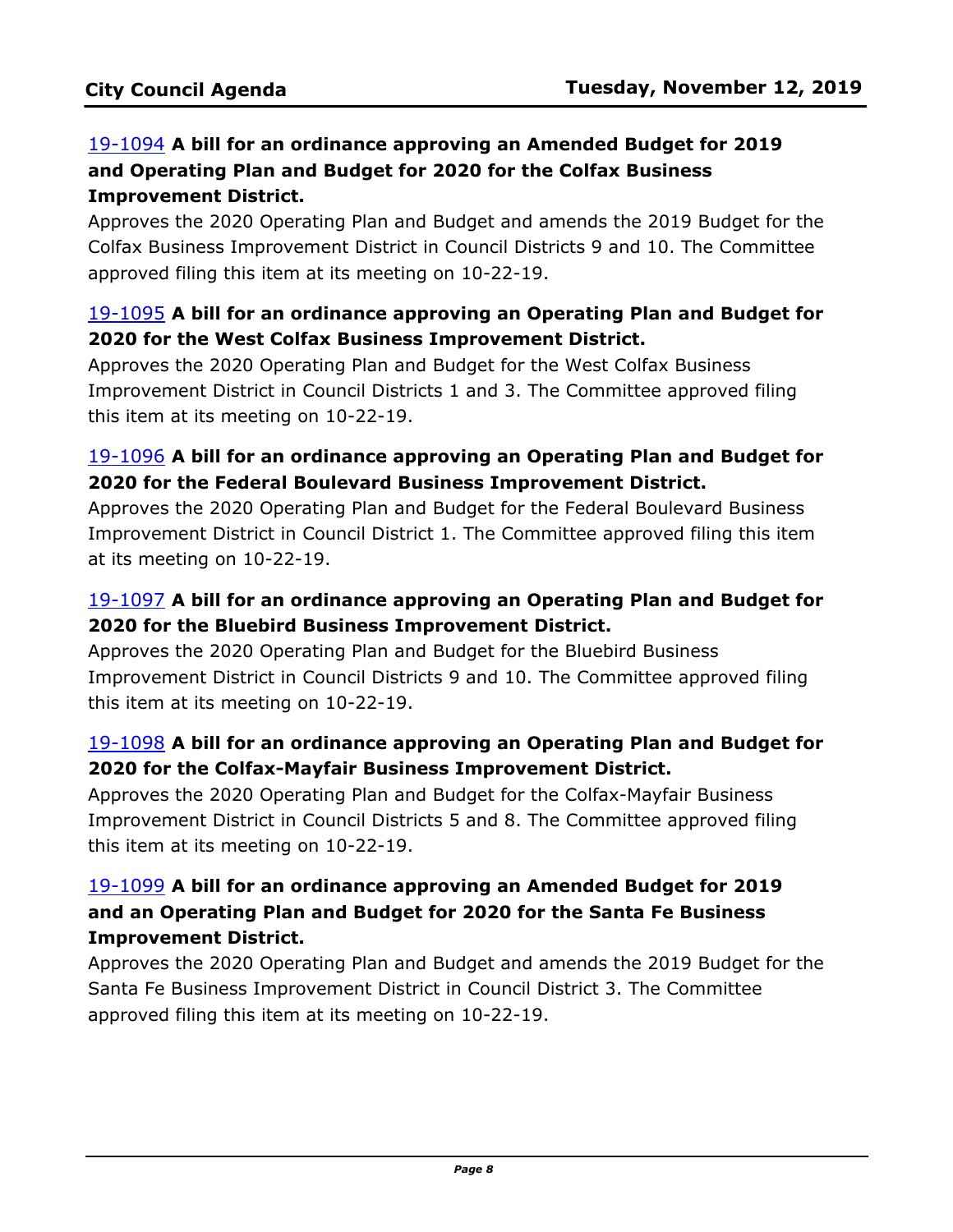# 19-1100 **A bill for an ordinance approving an Operating Plan and Budget for 2020 for the RiNo Business Improvement District.**

Approves the 2020 Operating Plan and Budget for the RiNo Business Improvement [District in Council District 9. The Committee approved filing this item at its meeting](http://denver.legistar.com/gateway.aspx?m=l&id=/matter.aspx?key=15641)  on 10-22-19.

# 19-1101 **A bill for an ordinance approving an Amended Budget for 2019 and an Operating Plan and Budget for 2020 for the Five Points Business Improvement District.**

[Approves the 2020 Operating Plan and Budget and amends the 2019 Budget for the](http://denver.legistar.com/gateway.aspx?m=l&id=/matter.aspx?key=15642)  Five Points Business Improvement District in Council District 9. The Committee approved filing this item at its meeting on 10-22-19.

## 19-1102 **A bill for an ordinance amending Ordinance No. 0341, Series of 2016, which created the Five Points Business Improvement District, to increase the number of members of the Board of Directors to be appointed and to increase the number of Board Members required for a quorum.**

[Amends Ordinance No. 0341, Series of 2016, which created the Five Points Business](http://denver.legistar.com/gateway.aspx?m=l&id=/matter.aspx?key=15643)  Improvement District, to increase the number of members of the Board of Directors to be appointed from five to seven and to change the number of Board Members required for a quorum. The Committee approved filing this item at its meeting on 10-22-19.

# 19-1103 **A bill for an ordinance amending Ordinance No. 0534, Series of [2012, which created the Federal Boulevard Business Improvement District,](http://denver.legistar.com/gateway.aspx?m=l&id=/matter.aspx?key=15644)  to increase the number of members of the Board of Directors to be appointed and to increase the number of Board Members required for a quorum.**

Amends Ordinance No. 0534, Series of 2012, which created the Federal Boulevard Business Improvement District, to increase the number of members of the Board of Directors to be appointed from five to seven and to change the number of Board Members required for a quorum. The Committee approved filing this item at its meeting on 10-22-19.

## 19-1107 **A bill for an ordinance approving the 2020 Annual Plan and Operating Budget for the Denver Tourism Improvement District.**

Approves the 2020 Operating Plan and Budget for the citywide Denver Tourism [Improvement District. The Committee approved filing this item at its meeting on](http://denver.legistar.com/gateway.aspx?m=l&id=/matter.aspx?key=15648)  10-22-19.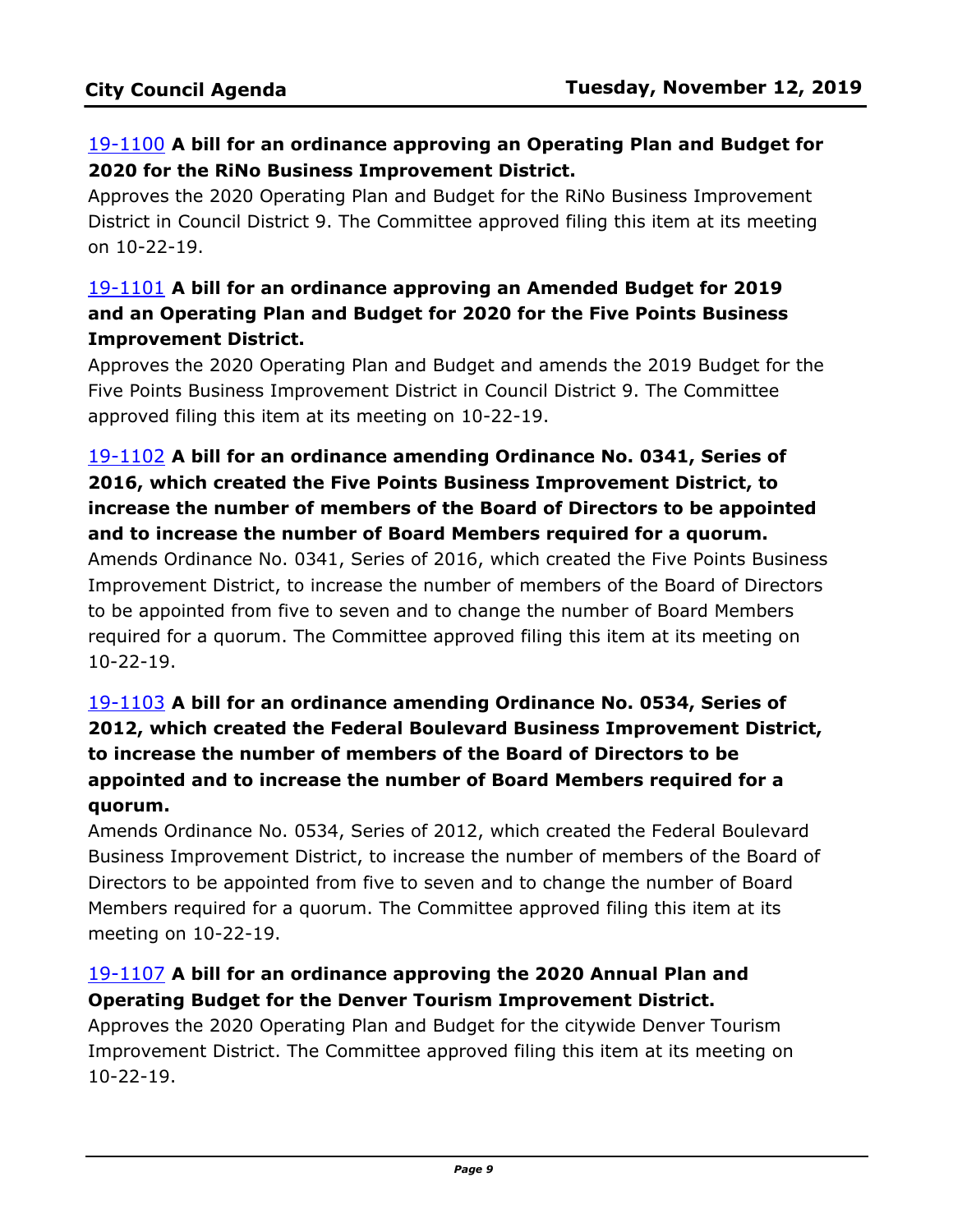# 19-1157 **A bill for an ordinance amending the classification and pay plan for employees in the Career Service and for certain employees not in the Career Service.**

[Amends the Classification and Pay Plan by creating a new classification series called](http://denver.legistar.com/gateway.aspx?m=l&id=/matter.aspx?key=15698)  Pretrial Services Officer and abolishes the current associated classifications. The Committee approved filing this bill by consent on 10-29-19.

# 19-1171 **A bill for an ordinance establishing a new fund in the General Government Special Revenue Fund Series for the "Human Rights and Community Partnerships Collaboration" program, rescinding budget, making an appropriation and a making a cash transfer from the Human Services Special Revenue Fund Series.**

Establishes the Human Rights and Community Partnership Collaboration Special Revenue Fund in the General Government series to accept funds from other City Funds and other sources of revenue, rescinds budget from the Human Services [Special Revenue Fund, and transfers cash from the Human Services Special Revenue](http://denver.legistar.com/gateway.aspx?m=l&id=/matter.aspx?key=15712)  Fund to the new Special Revenue Fund to provide additional financial coaching. The Committee approved filing this item at its meeting on 10-29-19.

# 19-1172 **A bill for an ordinance establishing a new fund in the General Government Special Revenue Fund Series for the "Planned Capital Equipment" program.**

Establishes the Planned Capital Equipment Special Revenue Fund in the General [Government Series to support annual capital equipment purchases for General Fund](http://denver.legistar.com/gateway.aspx?m=l&id=/matter.aspx?key=15713)  agencies and departments. The Committee approved filing this item at its meeting on 10-29-19.

# 19-1173 **A bill for an ordinance establishing a new fund in the General Government Special Revenue Fund Series for elections equipment, [technology, civic engagement and other needs in the "Elections Equipment](http://denver.legistar.com/gateway.aspx?m=l&id=/matter.aspx?key=15714)  and Technology" Fund.**

Establishes the Elections Equipment and Technology Special Revenue Fund in the General Government Series to support Denver elections. The Committee approved filing this item at its meeting on 10-29-19.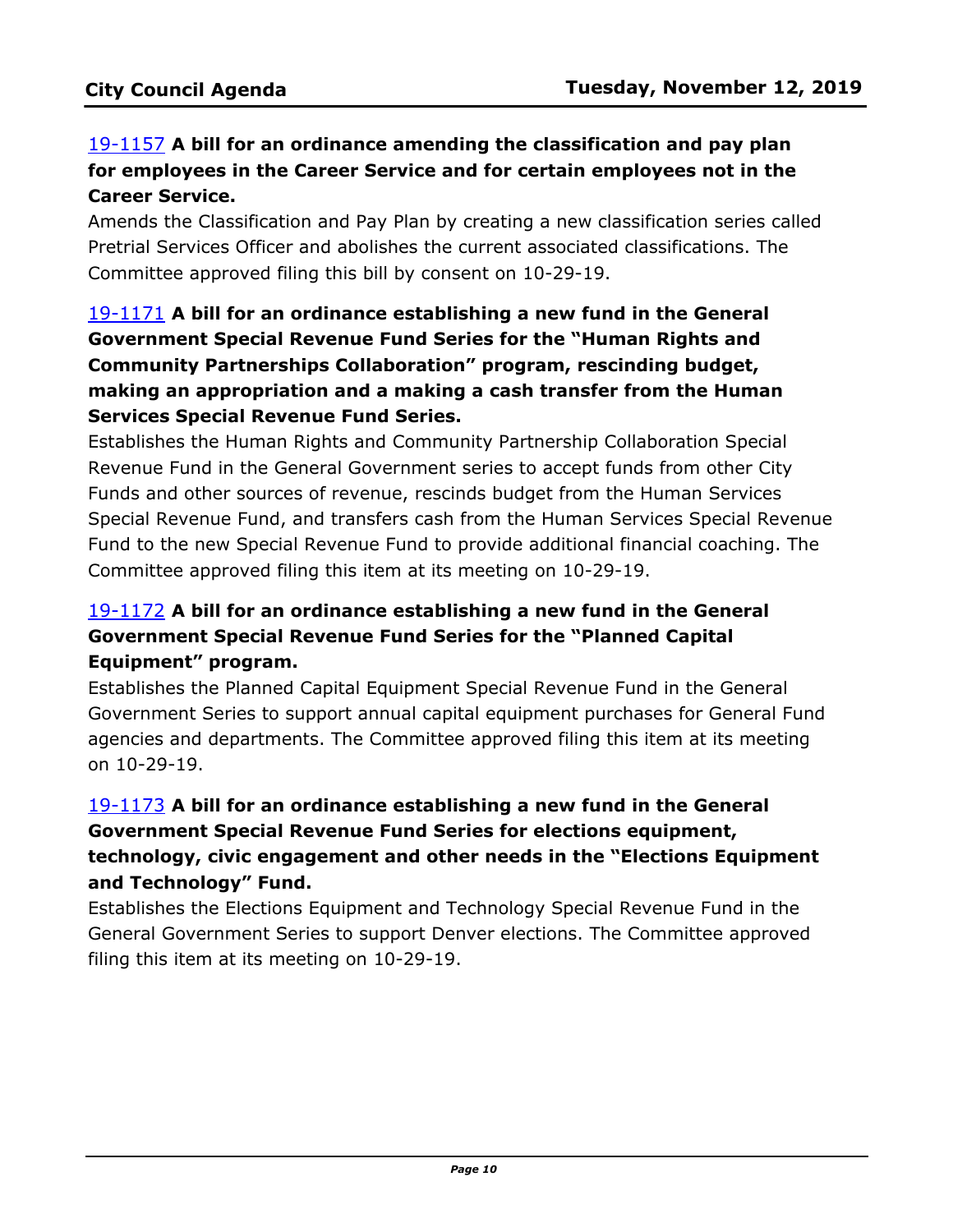# 19-1174 **A bill for an ordinance making rescissions from General Fund [appropriations and making appropriations in and cash transfers to Special](http://denver.legistar.com/gateway.aspx?m=l&id=/matter.aspx?key=15715)  Revenue Funds, Capital Improvement and Maintenance Funds, iFund and the General Fund.**

Rescinds and re-appropriates \$8,789,948 from General Fund appropriations and transfers cash to Special Revenue Funds, Capital Improvement and Maintenance Funds, iFund, and the General Fund to address 2019 and 2020 needs. The Committee approved filing this item at its meeting on 10-29-19.

## **Land Use, Transportation & Infrastructure Committee**

# 19-1062 **A bill for an ordinance approving a proposed Amendment to Agreement among the City and County of Denver and Urban Drainage and Flood Control District, Southeast Metro Stormwater Authority, and Arapahoe County, regarding flood control improvements as part of the Cherry Creek from Monaco Parkway to IIiff Avenue project.**

Amends an intergovernmental agreement with Urban Drainage and Flood Control District (UDFCD) by adding \$1,550,000 in UDFCD funds, \$200,000 in Southeast [Metro Stormwater Authority \(SEMSWA\) funds, \\$1,000,000 in Arapahoe County funds](http://denver.legistar.com/gateway.aspx?m=l&id=/matter.aspx?key=15603)  and \$825,000 in City funds for a new agreement total of \$10,875,000 and two years for a new end date of 12-31-24 for construction of drainage and flood control improvements along Cherry Creek from Monaco Parkway to Iliff Avenue in Council District 6 (201103770-08). The last regularly scheduled Council meeting within the 30-day review period is on 12-2-19. The Committee approved filing this item at its meeting on 10-15-19.

# 19-1125 **A bill for an ordinance assessing the annual costs of the continuing care, operation, repair, maintenance and replacement of the Broadway Pedestrian Mall A Local Maintenance District upon the real property, exclusive of improvements thereon, benefited.**

Approves the 2020 annual costs of the continuing care, operation, repair, [maintenance and replacement of the Broadway Pedestrian Mall A Local Maintenance](http://denver.legistar.com/gateway.aspx?m=l&id=/matter.aspx?key=15666)  District in Council District 7. The Committee approved filing this item at its meeting on 10-29-19.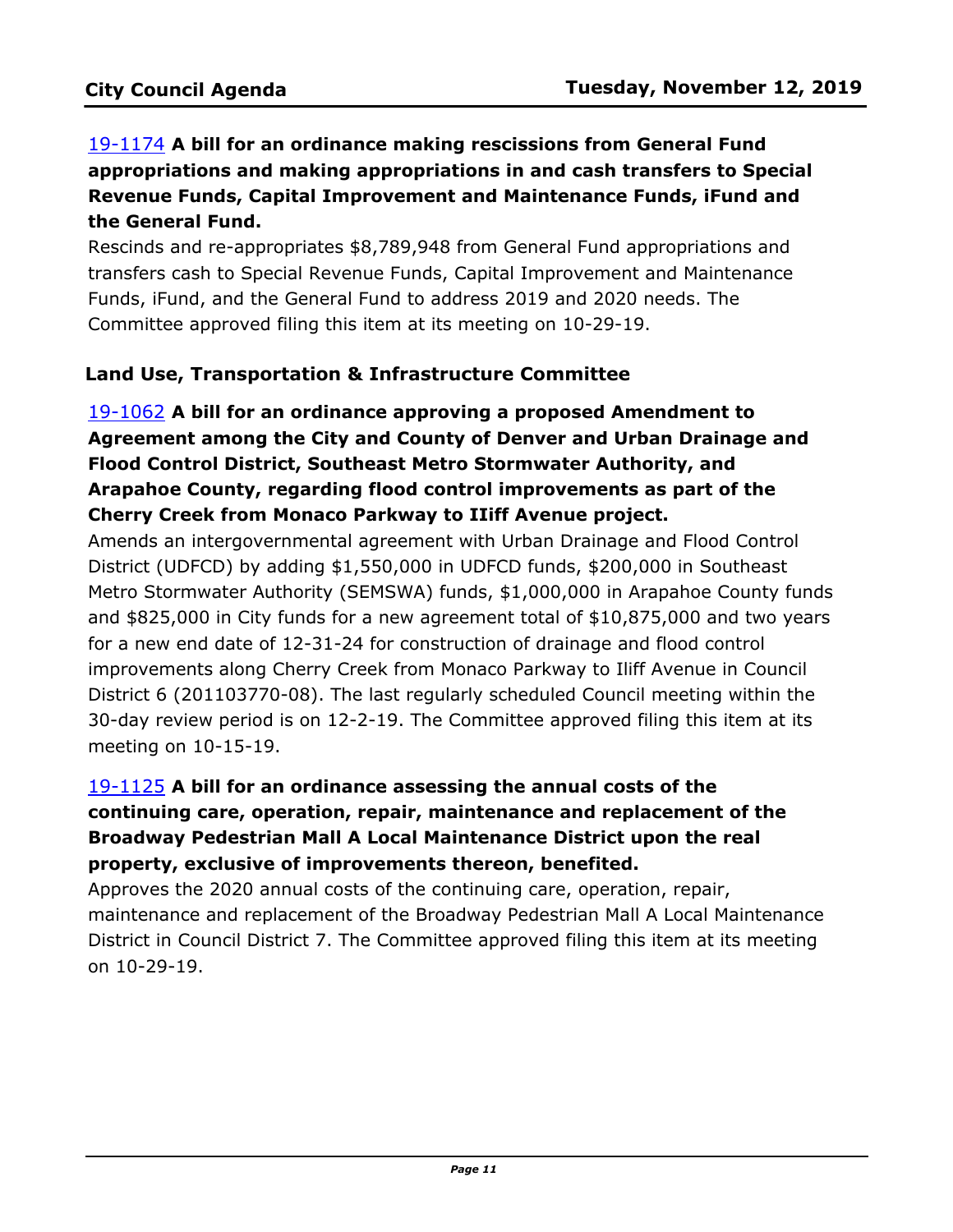# 19-1126 **A bill for an ordinance assessing the annual costs of the continuing care, operation, repair, maintenance and replacement of the Broadway Pedestrian Mall B Local Maintenance District upon the real property, exclusive of improvements thereon, benefited.**

Approves the 2020 annual costs of the continuing care, operation, repair, [maintenance and replacement of the Broadway Pedestrian Mall B Local Maintenance](http://denver.legistar.com/gateway.aspx?m=l&id=/matter.aspx?key=15667)  District in Council District 7. The Committee approved filing this item at its meeting on 10-29-19.

# 19-1127 **A bill for an ordinance assessing the annual costs of the continuing care, operation, repair, maintenance and replacement of the Phase II Broadway Pedestrian Mall Local Maintenance District upon the real property, exclusive of improvements thereon, benefited.**

Approves the 2020 annual costs of the continuing care, operation, repair, maintenance and replacement of the Phase II Broadway Pedestrian Mall Local [Maintenance District in Council District 7. The Committee approved filing this item at](http://denver.legistar.com/gateway.aspx?m=l&id=/matter.aspx?key=15668)  its meeting on 10-29-19.

# 19-1128 **A bill for an ordinance assessing the annual costs of the continuing care, operation, repair, maintenance and replacement of the Broadway Viaduct Pedestrian Mall Local Maintenance District upon the real property, exclusive of improvements thereon, benefited.**

Approves the 2020 annual costs of the continuing care, operation, repair, maintenance and replacement of the Broadway Viaduct Pedestrian Mall Local [Maintenance District in Council District 9. The Committee approved filing this item at](http://denver.legistar.com/gateway.aspx?m=l&id=/matter.aspx?key=15669)  its meeting on 10-29-19.

# 19-1129 **A bill for an ordinance assessing the annual costs of the continuing care, operation, repair, maintenance and replacement of the 22nd Street and Park Avenue West Pedestrian Mall Local Maintenance District upon the real property, exclusive of improvements thereon, benefited.**

Approves the 2020 annual costs of the continuing care, operation, repair, [maintenance and replacement of the 22nd Street and Park Avenue West Pedestrian](http://denver.legistar.com/gateway.aspx?m=l&id=/matter.aspx?key=15670)  Mall Local Maintenance District in Council District 9. The Committee approved filing this item at its meeting on 10-29-19.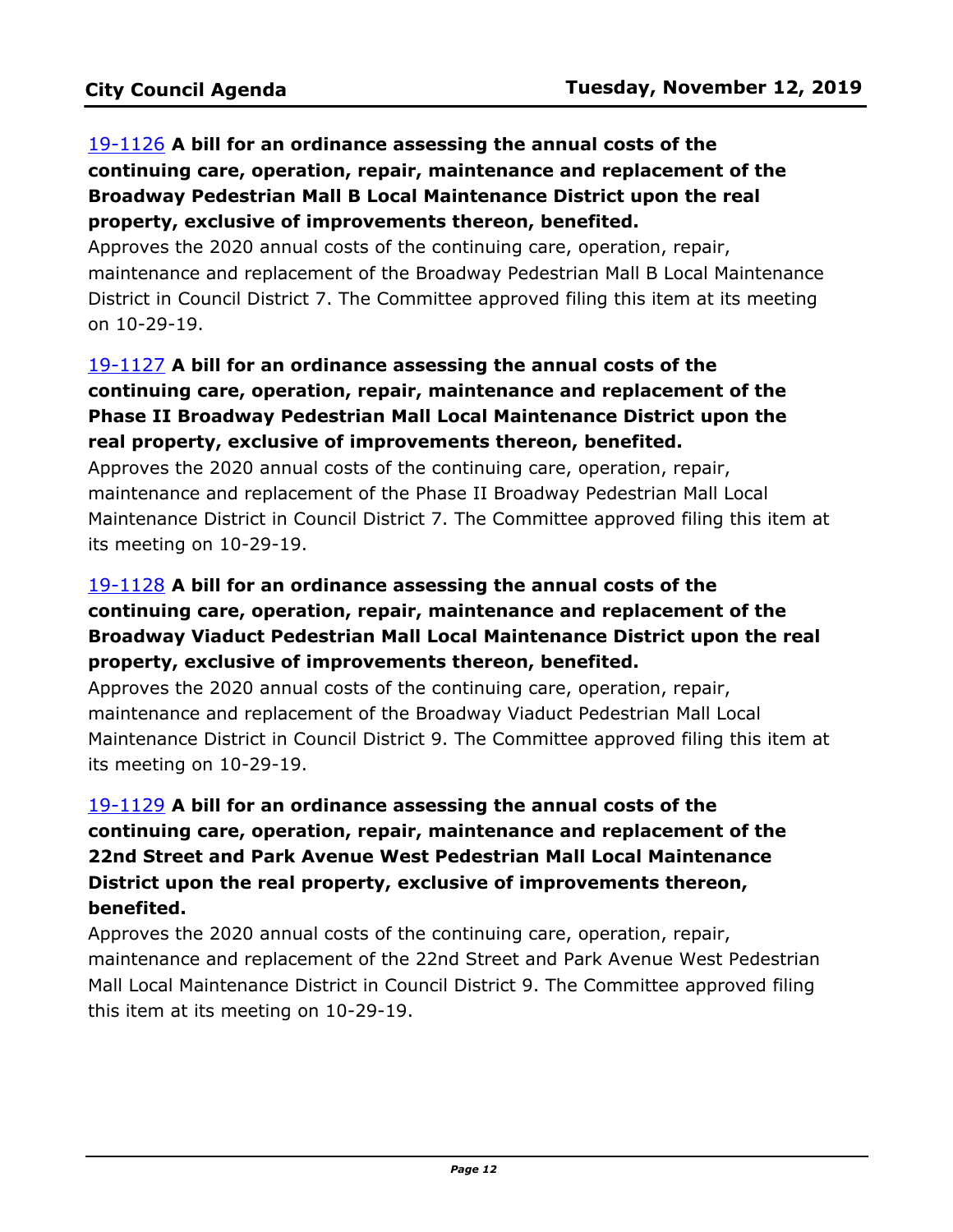# 19-1130 **A bill for an ordinance assessing the annual costs of the continuing care, operation, repair, maintenance and replacement of the Consolidated Morrison Road Pedestrian Mall Local Maintenance District upon the real property, exclusive of improvements thereon, benefited.**

Approves the 2020 annual costs of the continuing care, operation, repair, maintenance and replacement of the Consolidated Morrison Road Pedestrian Mall [Local Maintenance District in Council District 3. The Committee approved filing this](http://denver.legistar.com/gateway.aspx?m=l&id=/matter.aspx?key=15671)  item at its meeting on 10-29-19.

# 19-1131 **A bill for an ordinance assessing the annual costs of the continuing care, operation, repair, maintenance and replacement of the South Broadway Streetscape (Arizona Avenue to Iowa Avenue) Local Maintenance District upon the real property, exclusive of improvements thereon, benefited.**

Approves the 2020 annual costs of the continuing care, operation, repair, [maintenance and replacement of the South Broadway Streetscape \(Arizona Avenue](http://denver.legistar.com/gateway.aspx?m=l&id=/matter.aspx?key=15672)  to Iowa Avenue) Local Maintenance District in Council District 7. The Committee approved filing this item at its meeting on 10-29-19.

# 19-1132 **A bill for an ordinance assessing the annual costs of the continuing care, operation, repair, maintenance and replacement of the South Broadway Streetscape (Wesley Avenue to Yale Avenue) Local Maintenance District upon the real property, exclusive of improvements thereon, benefited.**

Approves the 2020 annual costs of the continuing care, operation, repair, [maintenance and replacement of the South Broadway Streetscape \(Wesley Avenue](http://denver.legistar.com/gateway.aspx?m=l&id=/matter.aspx?key=15673)  to Yale Avenue) Local Maintenance District in Council Districts 6 and 7. The Committee approved filing this item at its meeting on 10-29-19.

# 19-1133 **A bill for an ordinance assessing the annual costs of the continuing care, operation, repair, maintenance and replacement of the South Broadway Streetscape (Iowa Avenue to Wesley Avenue) Local Maintenance District upon the real property, exclusive of improvements thereon, benefited.**

Approves the 2020 annual costs of the continuing care, operation, repair, [maintenance and replacement of the South Broadway Streetscape \(Iowa Avenue to](http://denver.legistar.com/gateway.aspx?m=l&id=/matter.aspx?key=15674)  Wesley Avenue) Local Maintenance District in Council Districts 6 and 7. The Committee approved filing this item at its meeting on 10-29-19.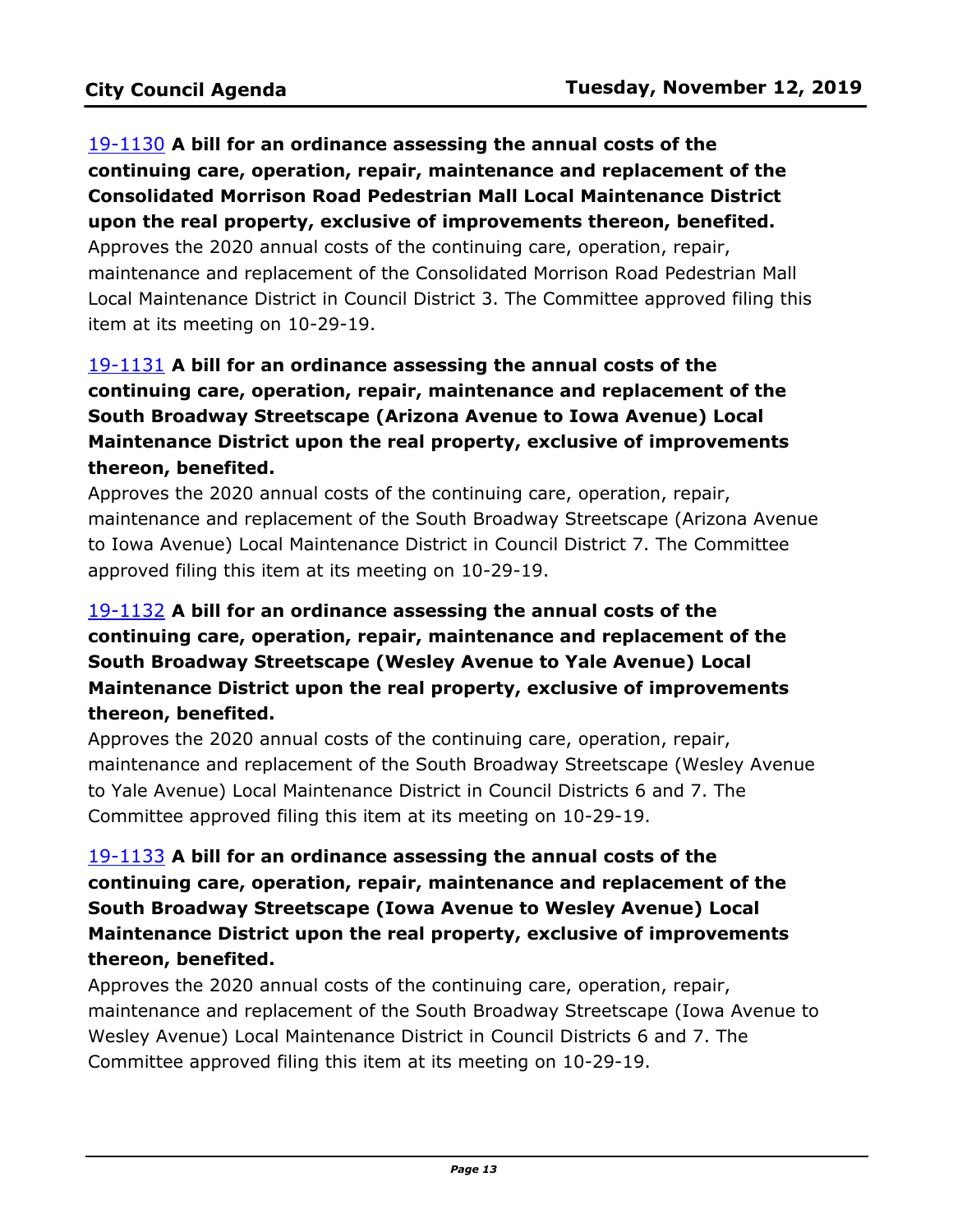# 19-1134 **A bill for an ordinance assessing the annual costs of the continuing care, operation, repair, maintenance and replacement of the Tennyson Streetscape (Portions of West 38th Avenue to West 44th Avenue) Local Maintenance District upon the real property, exclusive of improvements thereon, benefited.**

Approves the 2020 annual costs of the continuing care, operation, repair, [maintenance and replacement of the Tennyson Streetscape \(Portions of West 38th](http://denver.legistar.com/gateway.aspx?m=l&id=/matter.aspx?key=15675)  Avenue to West 44th Avenue) Local Maintenance District in Council District 1. The Committee approved filing this item at its meeting on 10-29-19.

# 19-1135 **A bill for an ordinance assessing the annual costs of the continuing care, operation, repair, maintenance and replacement of [Skyline Park Local Maintenance District upon the real property, exclusive of](http://denver.legistar.com/gateway.aspx?m=l&id=/matter.aspx?key=15676)  improvements thereon, benefited.**

Approves the 2020 annual costs of the continuing care, operation, repair, maintenance and replacement of the Skyline Park Local Maintenance District in Council District 9. The Committee approved filing this item at its meeting on 10-29-19.

# 19-1136 **A bill for an ordinance assessing the annual costs of the continuing care, operation, repair, maintenance and replacement of the 15th Street Pedestrian Mall Local Maintenance District upon the real property, exclusive of improvements thereon, benefited.**

Approves the 2020 annual costs of the continuing care, operation, repair, [maintenance and replacement of the 15th Street Pedestrian Mall Local Maintenance](http://denver.legistar.com/gateway.aspx?m=l&id=/matter.aspx?key=15677)  District in Council District 9. The Committee approved filing this item at its meeting on 10-29-19.

# 19-1137 **A bill for an ordinance assessing the annual costs of the continuing care, operation, repair, maintenance and replacement of the 20th Street Pedestrian Mall Local Maintenance District upon the real property, exclusive of improvements thereon, benefited.**

Approves the 2020 annual costs of the continuing care, operation, repair, [maintenance and replacement of the 20th Street Pedestrian Mall Local Maintenance](http://denver.legistar.com/gateway.aspx?m=l&id=/matter.aspx?key=15678)  District in Council District 9. The Committee approved filing this item at its meeting on 10-29-19.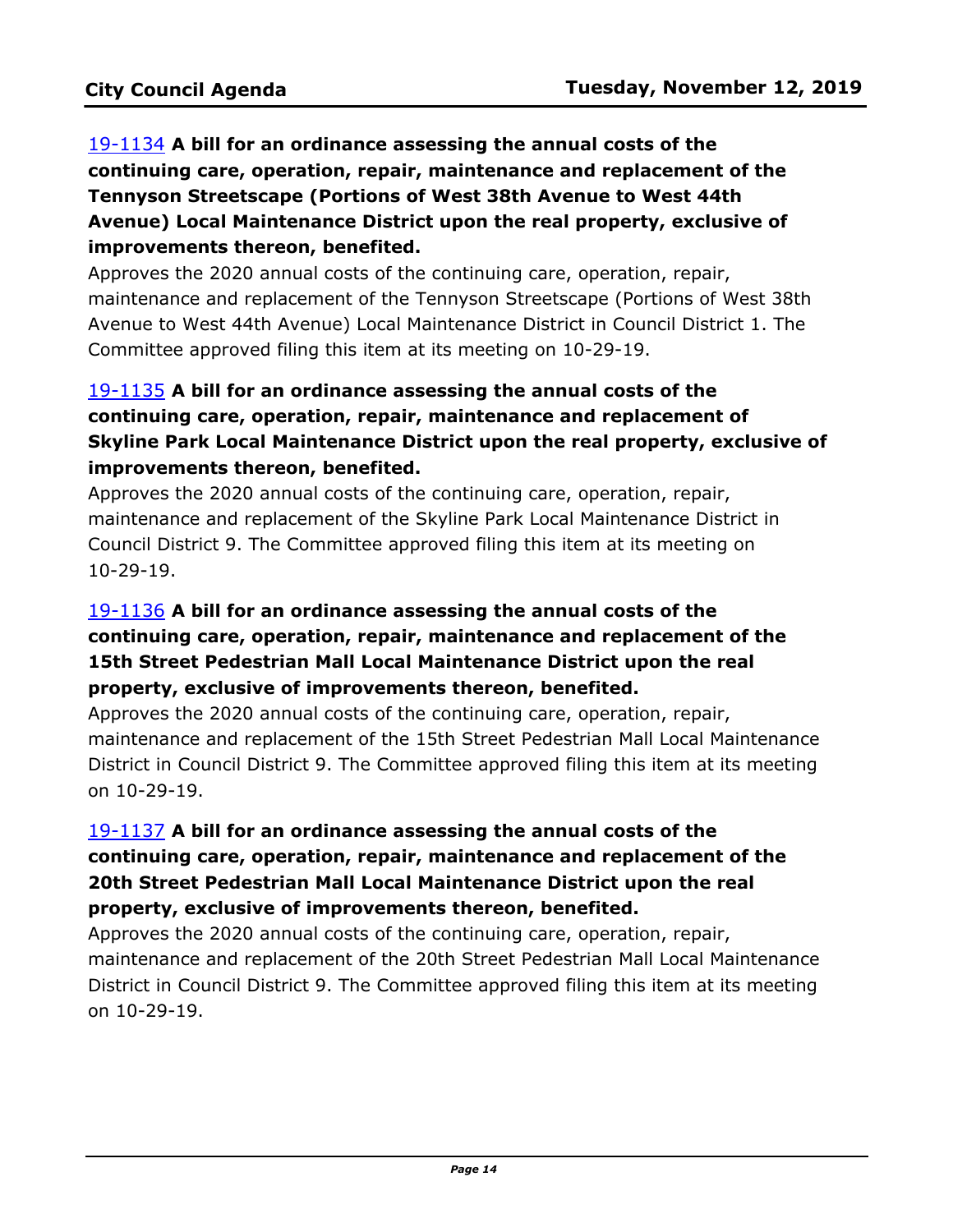19-1138 **A bill for an ordinance assessing the annual costs of the continuing care, operation, repair, maintenance and replacement of the Consolidated Larimer Street Pedestrian Mall Local Maintenance District upon the real property, exclusive of improvements thereon, benefited.** Approves the 2020 annual costs of the continuing care, operation, repair,

[maintenance and replacement of the Consolidated Larimer Street Pedestrian Mall](http://denver.legistar.com/gateway.aspx?m=l&id=/matter.aspx?key=15679)  Local Maintenance District Council District 9. The Committee approved filing this item at its meeting on 10-29-19.

# 19-1139 **A bill for an ordinance assessing the annual costs of the continuing care, operation, repair, maintenance and replacement of the Santa Fe Drive Pedestrian Mall C Local Maintenance District upon the real property, exclusive of improvements thereon, benefited.**

Approves the 2020 annual costs of the continuing care, operation, repair, maintenance and replacement of the Santa Fe Drive Pedestrian Mall C Local [Maintenance District in Council District 7. The Committee approved filing this item at](http://denver.legistar.com/gateway.aspx?m=l&id=/matter.aspx?key=15680)  its meeting on 10-29-19.

# 19-1140 **A bill for an ordinance assessing the annual costs of the [continuing care, operation, repair, maintenance and replacement of the St.](http://denver.legistar.com/gateway.aspx?m=l&id=/matter.aspx?key=15681)  Luke's Pedestrian Mall Local Maintenance District upon the real property, exclusive of improvements thereon, benefited.**

Approves the 2020 annual costs of the continuing care, operation, repair, maintenance and replacement of the St. Luke's Pedestrian Mall Local Maintenance District in Council Districts 9 and 10. The Committee approved filing this item at its meeting on 10-29-19.

# 19-1141 **A bill for an ordinance assessing the annual costs of the continuing care, operation, repair, maintenance and replacement of [Delgany Street Local Maintenance District upon the real property, exclusive](http://denver.legistar.com/gateway.aspx?m=l&id=/matter.aspx?key=15682)  of improvements thereon, benefited.**

Approves the 2020 annual costs of the continuing care, operation, repair, maintenance and replacement of the Delgany Street Pedestrian Mall Local Maintenance District in Council District 9. The Committee approved filing this item at its meeting on 10-29-19.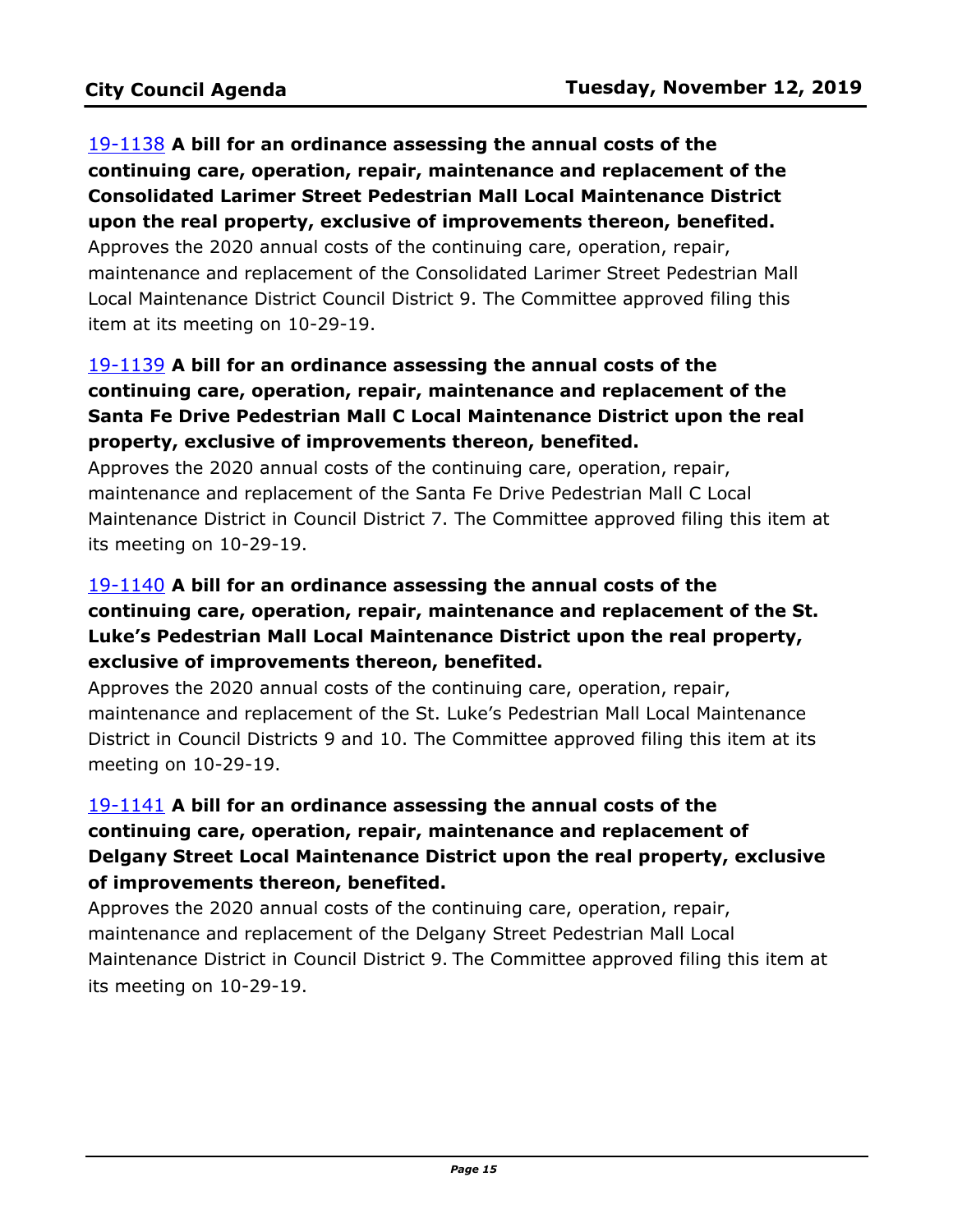# 19-1142 **A bill for an ordinance assessing the annual costs of the continuing care, operation, repair, maintenance and replacement of the East 13th Avenue Pedestrian Mall Local Maintenance District upon the real property, exclusive of improvements thereon, benefited.**

Approves the 2020 annual costs of the continuing care, operation, repair, maintenance and replacement of the East 13th Avenue Pedestrian Mall Local [Maintenance District in Council District 10. The Committee approved filing this item](http://denver.legistar.com/gateway.aspx?m=l&id=/matter.aspx?key=15683)  at its meeting on 10-29-19.

# 19-1143 **A bill for an ordinance assessing the annual costs of the continuing care, operation, repair, maintenance and replacement of the South Downing Street Pedestrian Mall Local Maintenance District upon the real property, exclusive of improvements thereon, benefited.**

Approves the 2020 annual costs of the continuing care, operation, repair, maintenance and replacement of the South Downing Street Pedestrian Mall Local [Maintenance District in Council District 6. The Committee approved filing this item at](http://denver.legistar.com/gateway.aspx?m=l&id=/matter.aspx?key=15684)  its meeting on 10-29-19.

# 19-1144 **A bill for an ordinance assessing the annual costs of the continuing care, operation, repair, maintenance and replacement of the Tennyson Street II Pedestrian Mall Local Maintenance District upon the real property, exclusive of improvements thereon, benefited.**

Approves the 2020 annual costs of the continuing care, operation, repair, maintenance and replacement of the Tennyson Street II Pedestrian Mall Local [Maintenance District in Council District 1. The Committee approved filing this item at](http://denver.legistar.com/gateway.aspx?m=l&id=/matter.aspx?key=15685)  its meeting on 10-29-19.

# 19-1145 **A bill for an ordinance assessing the annual costs of the continuing care, operation, repair, maintenance and replacement of the [West 38th Avenue Phase I Pedestrian Mall Local Maintenance District upon](http://denver.legistar.com/gateway.aspx?m=l&id=/matter.aspx?key=15686)  the real property, exclusive of improvements thereon, benefited.**

Approves the 2020 annual costs of the continuing care, operation, repair, maintenance and replacement of the West 38th Avenue Phase I Pedestrian Mall Local Maintenance District in Council District 1. The Committee approved filing this item at its meeting on 10-29-19.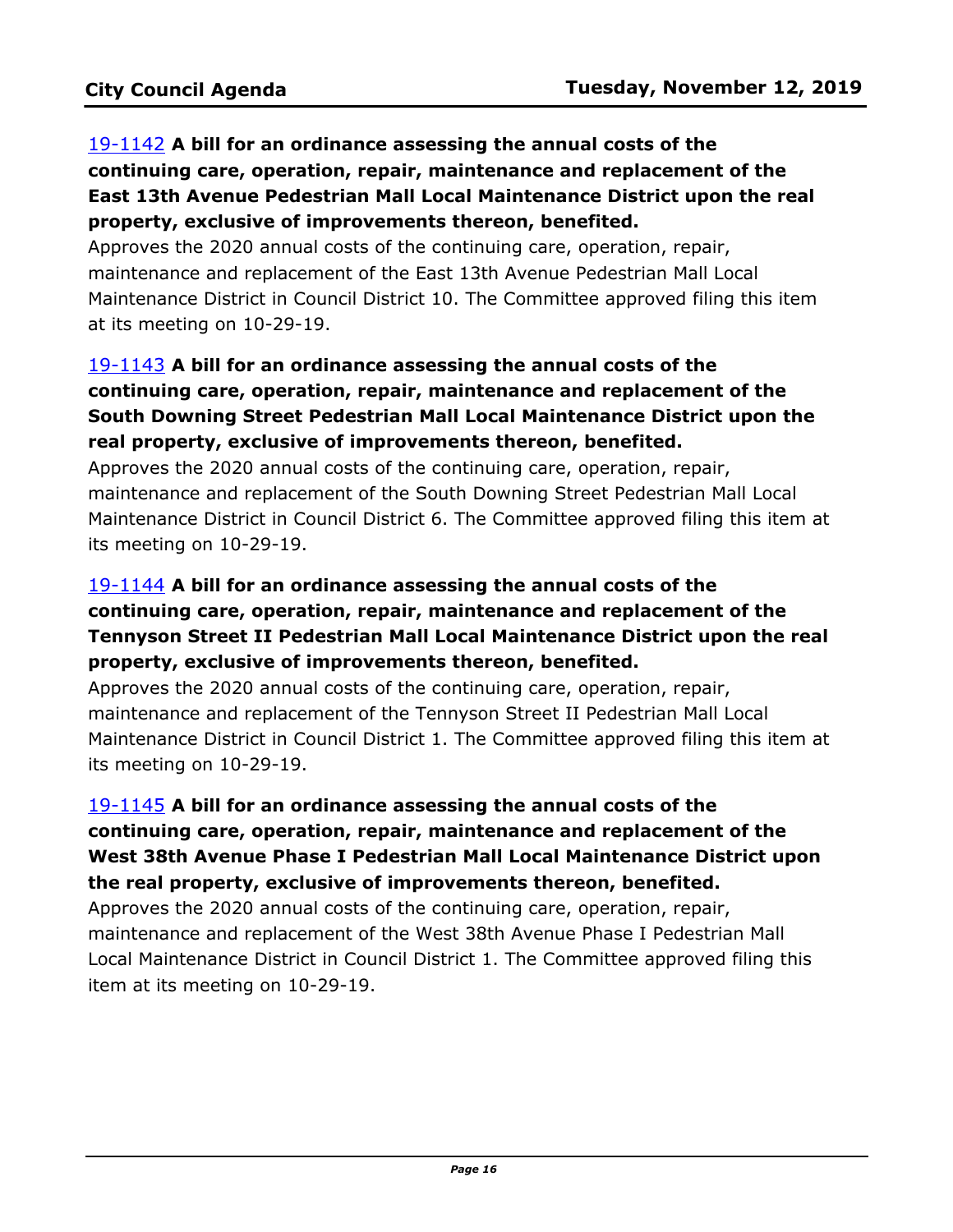19-1146 **A bill for an ordinance assessing the annual costs of the continuing care, operation, repair, maintenance and replacement of the West 44th Avenue and Eliot Street Pedestrian Mall Local Maintenance District upon the real property, exclusive of improvements thereon, benefited.**

Approves the 2020 annual costs of the continuing care, operation, repair, [maintenance and replacement of the West 44th Avenue and Eliot Street Pedestrian](http://denver.legistar.com/gateway.aspx?m=l&id=/matter.aspx?key=15687)  Mall Local Maintenance District in Council District 1. The Committee approved filing this item at its meeting on 10-29-19.

# 19-1148 **A bill for an ordinance assessing the annual costs of the continuing care, operation, repair, maintenance and replacement of the [Expanded Greektown Pedestrian Mall Local Maintenance District upon the](http://denver.legistar.com/gateway.aspx?m=l&id=/matter.aspx?key=15689)  real property, exclusive of improvements thereon, benefited.**

Approves the 2020 annual costs of the continuing care, operation, repair, maintenance and replacement of the Expanded Greektown Pedestrian Mall Local Maintenance District in Council Districts 9 and 10. The Committee approved filing this item at its meeting on 10-29-19.

# 19-1150 **A bill for an ordinance assessing the annual costs of the continuing care, operation, repair, maintenance and replacement of the Golden Triangle Pedestrian Mall Local Maintenance District upon the real property, exclusive of improvements thereon, benefited.**

Approves the 2020 annual costs of the continuing care, operation, repair, maintenance and replacement of the Golden Triangle Pedestrian Mall Local [Maintenance District in Council District 10. The Committee approved filing this item](http://denver.legistar.com/gateway.aspx?m=l&id=/matter.aspx?key=15691)  at its meeting on 10-29-19.

# 19-1151 **A bill for an ordinance assessing the annual costs of the continuing care, operation, repair, maintenance and replacement of the Phase II West 38th Avenue Pedestrian Mall Local Maintenance District upon the real property, exclusive of improvements thereon, benefited.**

Approves the 2020 annual costs of the continuing care, operation, repair, maintenance and replacement of the Phase II West 38th Avenue Pedestrian Mall [Local Maintenance District in Council District 1. The Committee approved filing this](http://denver.legistar.com/gateway.aspx?m=l&id=/matter.aspx?key=15692)  item at its meeting on 10-29-19.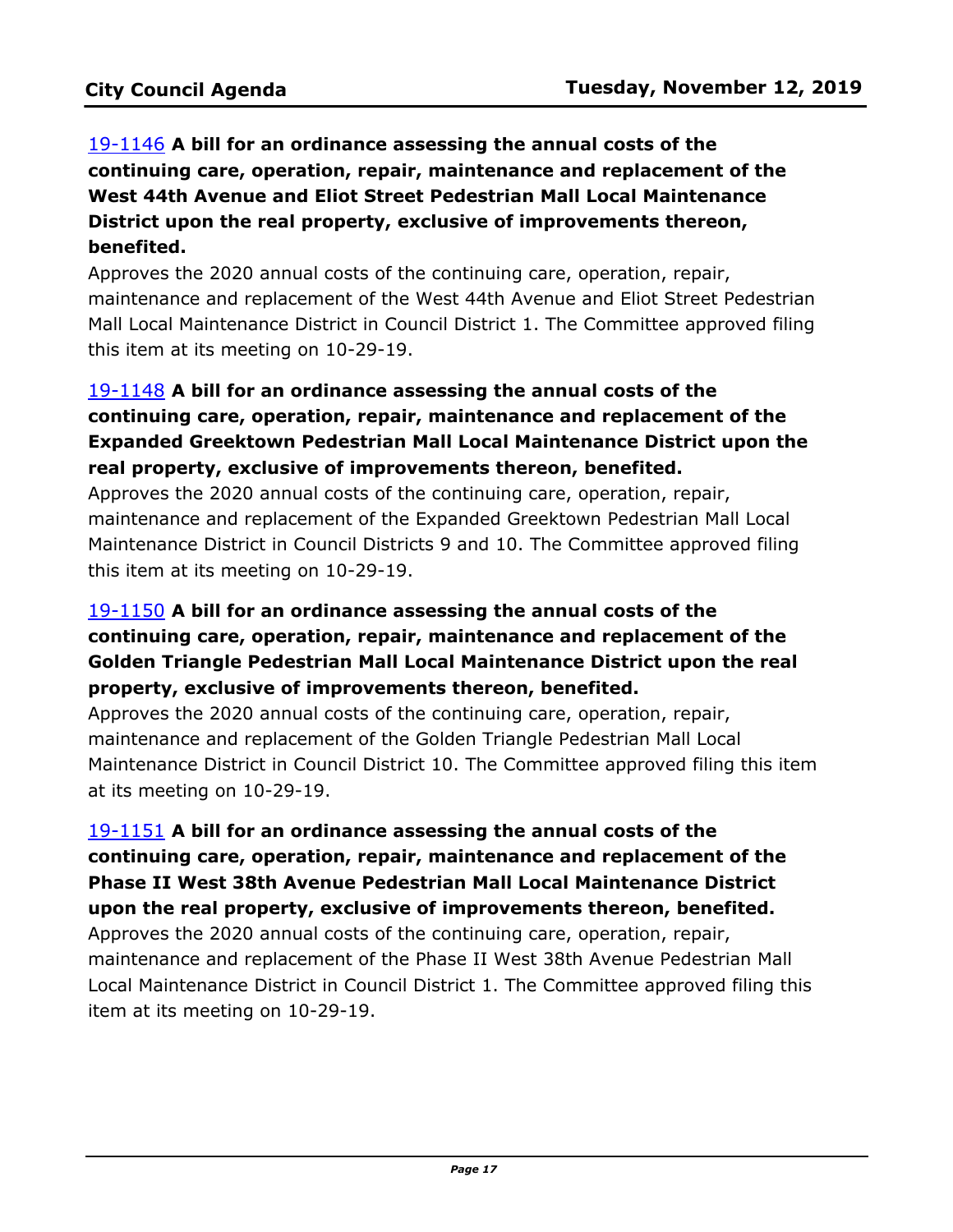# 19-1152 **A bill for an ordinance assessing the annual costs of the continuing care, operation, repair, maintenance and replacement of the West 32nd Avenue Pedestrian Mall Local Maintenance District upon the real property, exclusive of improvements thereon, benefited.**

Approves the 2020 annual costs of the continuing care, operation, repair, maintenance and replacement of the West 32nd Avenue Pedestrian Mall Local [Maintenance District in Council District 1. The Committee approved filing this item at](http://denver.legistar.com/gateway.aspx?m=l&id=/matter.aspx?key=15693)  its meeting on 10-29-19.

# 19-1153 **A bill for an ordinance assessing the annual costs of the continuing care, operation, repair, maintenance and replacement of the 32nd and Lowell Pedestrian Mall Local Maintenance District upon the real property, exclusive of improvements thereon, benefited.**

Approves the 2020 annual costs of the continuing care, operation, repair, maintenance and replacement of the 32nd and Lowell Pedestrian Mall Local [Maintenance District in Council District 1. The Committee approved filing this item at](http://denver.legistar.com/gateway.aspx?m=l&id=/matter.aspx?key=15694)  its meeting on 10-29-19.

# 19-1155 **A bill for an ordinance changing the zoning classification for 10353 East Mississippi Avenue in Windsor.**

Approves an official map amendment to rezone property located at 10353 East [Mississippi Avenue from B-1 with Condition to S-MX-3 \(business district in the former](http://denver.legistar.com/gateway.aspx?m=l&id=/matter.aspx?key=15696)  chapter 59 zoning to suburban, mixed-use) in Council District 5. If ordered published, a public hearing will be held on Monday, 12-9-19. The Committee approved filing this item at its meeting on 10-29-19.

# 19-1156 **A bill for an ordinance changing the zoning classification for 2220 Blake Street in Five Points.**

Approves an official map amendment to rezone a portion of the property located at [2220 Blake Street from R-MU-30 with waivers and conditions to C-MX-5 \(residential,](http://denver.legistar.com/gateway.aspx?m=l&id=/matter.aspx?key=15697)  multi-unit in the former chapter 59 zoning code to urban center, mixed use) in Council District 9. If ordered published, a public hearing will be held on Monday, 12-9-19. The Committee approved filing this item at its meeting on 10-29-19.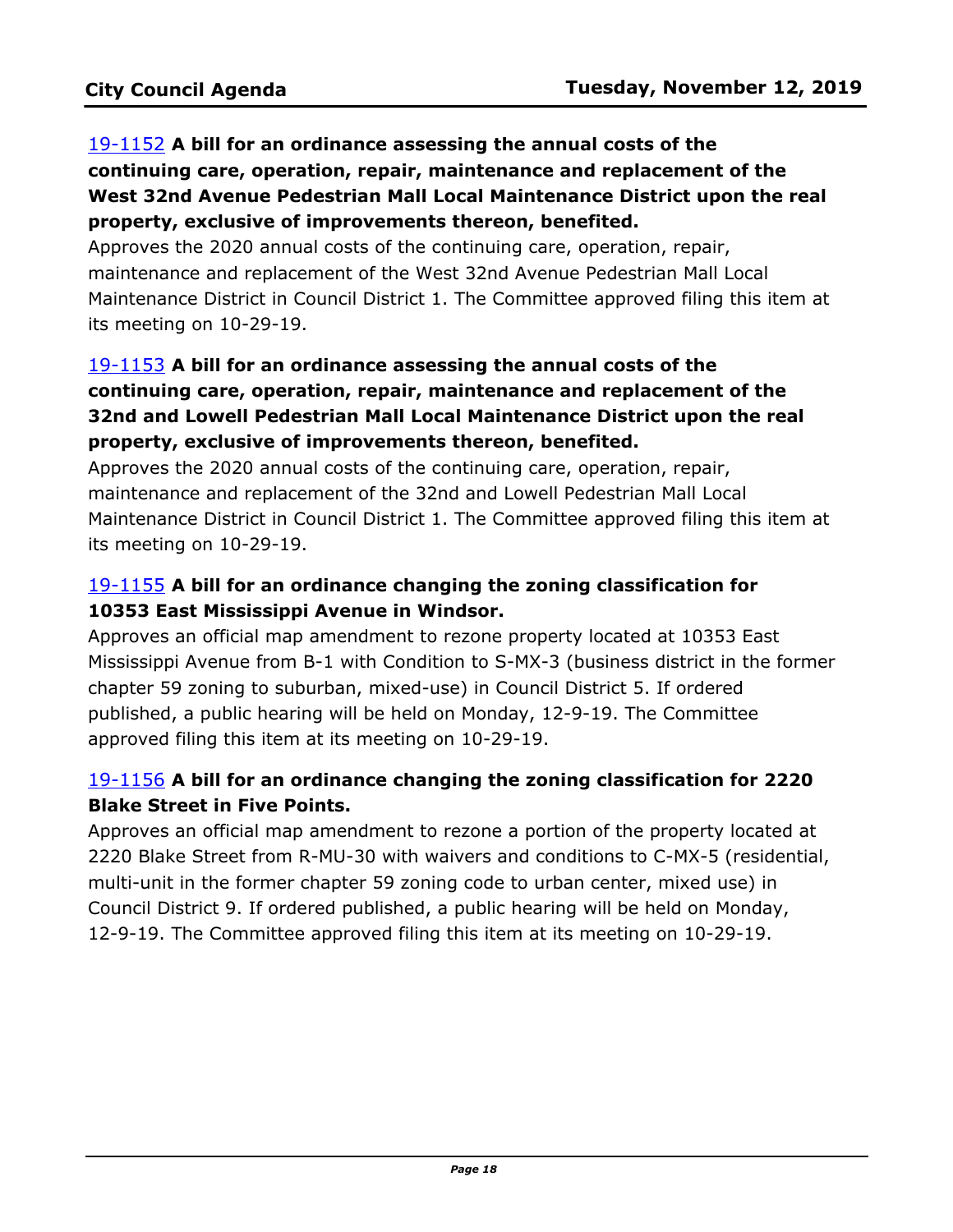### **Safety, Housing, Education & Homelessness Committee**

19-1117 **A bill for an ordinance authorizing the issuance and sale of an amount not to exceed \$22,000,000 of City and County of Denver, Colorado Multifamily Housing Revenue Notes (The Stella Project) Series 2019 for the purpose of financing the construction, rehabilitation, improvement and equipping of a multifamily residential rental housing development to be occupied by low- and middle-income families and persons in the City and County of Denver, Colorado and to pay certain expenses of such Notes (as defined below) issue; approving and authorizing execution of a Funding Loan Agreement, a Project Loan Agreement and a Tax Regulatory Agreement (each as defined below) with respect to the Notes; making findings and determinations with respect to the Project (as defined below) and the Notes; authorizing the execution and delivery of related documents; and repealing all action heretofore taken in conflict herewith.** [Authorizes and approves the use of an amount not to exceed \\$22,000,000 of Private](http://denver.legistar.com/gateway.aspx?m=l&id=/matter.aspx?key=15658)  Activity Bond Volume Cap Allocation to support the construction, rehabilitation, improvement and equipping of a multifamily residential rental housing development known as the Stella Project, a residential 4-story building with 132 affordable housing units located at 5190 North Broadway in Council District 9. The Committee approved filing this item at its meeting on 10-23-19.

# 19-1177 **A bill for an ordinance creating the office of climate action, sustainability, and resiliency.**

[Amends Chapter 2 of the Denver Revised Municipal Code to create a new Office](http://denver.legistar.com/gateway.aspx?m=l&id=/matter.aspx?key=15718)  of Climate Action, Sustainability, and Resiliency and makes conforming code changes to transfer responsibilities for related programs to the new office. The last regularly scheduled Council meeting within the 30-day review period is on 12-2-19. The Committee approved filing this item at its meeting on 11-6-19.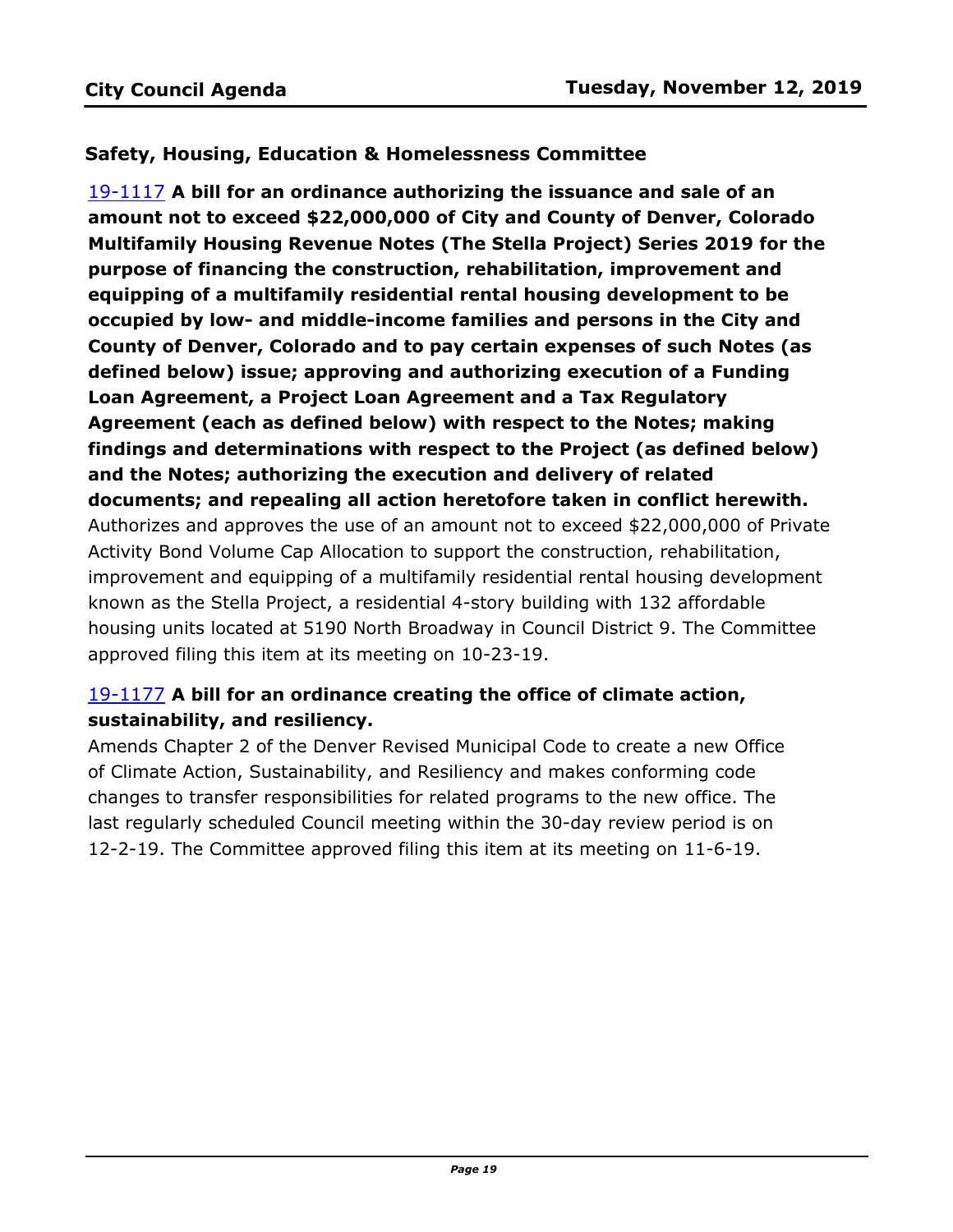### **BILLS FOR FINAL CONSIDERATION**

### **Business, Arts, Workforce, & Aviation Services Committee**

19-1110 **A bill for an ordinance amending the alcohol beverages and retail marijuana chapter of the Denver Revised Municipal Code to create a licensing scheme in which promotional associations may operate common areas for the consumption of alcohol within approved entertainment districts in the City and County of Denver.**

Amends the Denver Revised Municipal Code (DRMC) to add a new Section in [Chapter 6, Article II for the licensing and regulation of alcohol common consumption](http://denver.legistar.com/gateway.aspx?m=l&id=/matter.aspx?key=15651)  areas, the certification and regulation of promotional associations, and the creation and regulation of entertainment districts within the City. The Committee approved filing this item at its meeting on 10-23-19.

### **Finance & Governance Committee**

## 19-1108 **A bill for an ordinance making an appropriation in the Wastewater Management Enterprise Fund.**

Approves receipt and appropriation of \$1,000,000 in funds from Urban Drainage and Flood Control District (UDFCD), doing business as Mile High [Flood District, related to partial funding for the South Platte River Upstream](http://denver.legistar.com/gateway.aspx?m=l&id=/matter.aspx?key=15649)  of Mississippi project, for drainage and flood control facilities improvements extending along the South Platte River upstream of Mississippi throughout the City. The Committee approved filing this item at its meeting on 10-22-19.

### **Safety, Housing, Education & Homelessness Committee**

# 19-1088 **A bill for an ordinance approving a proposed Fourth Amendatory Agreement between the City and County of Denver and School District Number One, by adding compensation and six months for a new end date.**

Amends an intergovernmental agreement with School District Number One by [adding \\$106,376.72 for a new total of \\$559,018.70 and six months for a new end](http://denver.legistar.com/gateway.aspx?m=l&id=/matter.aspx?key=15629)  date of 6-30-20 to co-operate the Denver Afterschool Alliance to support Denver afterschool providers by offering tools and resources to help improve program quality and measure outcomes, citywide (MOEAI-201952054).The last regularly scheduled Council meeting within the 30-day review period is on 11-25-19. The Committee approved filing this item at its meeting on 10-23-19.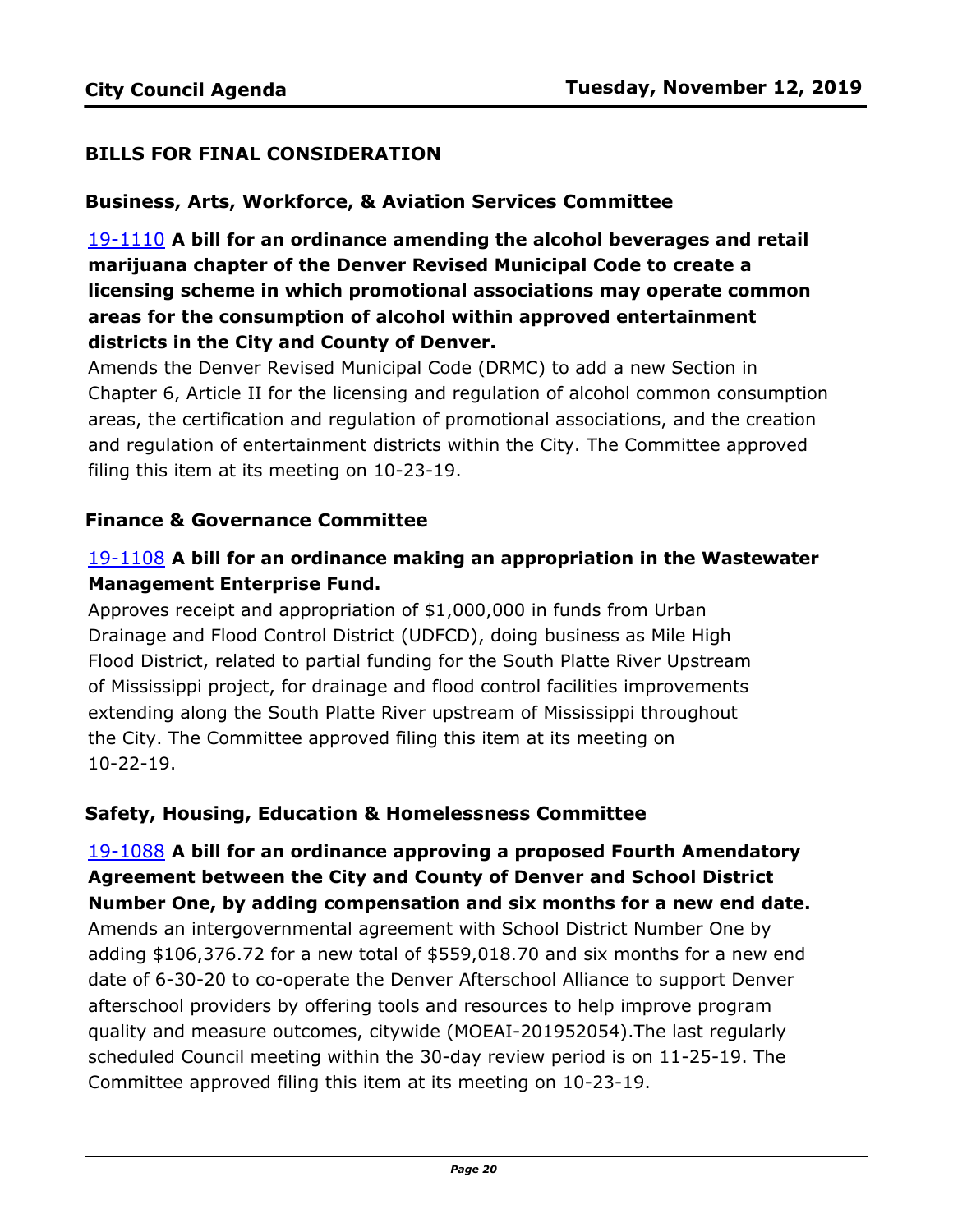### **RECAP OF BILLS TO BE CALLED OUT**

### **PRE-RECESS ANNOUNCEMENT**

Tonight there will be a courtesy public hearing on Council Bill 19-1177, creating the office of climate action, sustainability, and resiliency. Anyone wishing to speak on this matter must see the Council Secretary or go online to sign up during the recess of Council.

### **RECESS**

# **COUNCIL RECONVENES AND RESUMES ITS REGULAR SESSION**

# **REQUIRED PUBLIC HEARINGS - BILLS FOR FINAL CONSIDERATION**

### **Land Use, Transportation & Infrastructure Committee**

## 19-0913 **A bill for an ordinance designating 4345 West 46th Avenue as a structure for preservation.**

[Approves an individual landmark designation for property located at 4345 West 46th](http://denver.legistar.com/gateway.aspx?m=l&id=/matter.aspx?key=15454)  Avenue in Council District 1. The Committee approved filing this item at its meeting on 9-10-19.

### **COURTESY PUBLIC HEARINGS - BILLS FOR INTRODUCTION**

### **Safety, Housing, Education & Homelessness Committee**

## 19-1177 **A bill for an ordinance creating the office of climate action, sustainability, and resiliency.**

[Amends Chapter 2 of the Denver Revised Municipal Code to create a new Office](http://denver.legistar.com/gateway.aspx?m=l&id=/matter.aspx?key=15718)  of Climate Action, Sustainability, and Resiliency and makes conforming code changes to transfer responsibilities for related programs to the new office. The last regularly scheduled Council meeting within the 30-day review period is on 12-2-19. The Committee approved filing this item at its meeting on 11-6-19.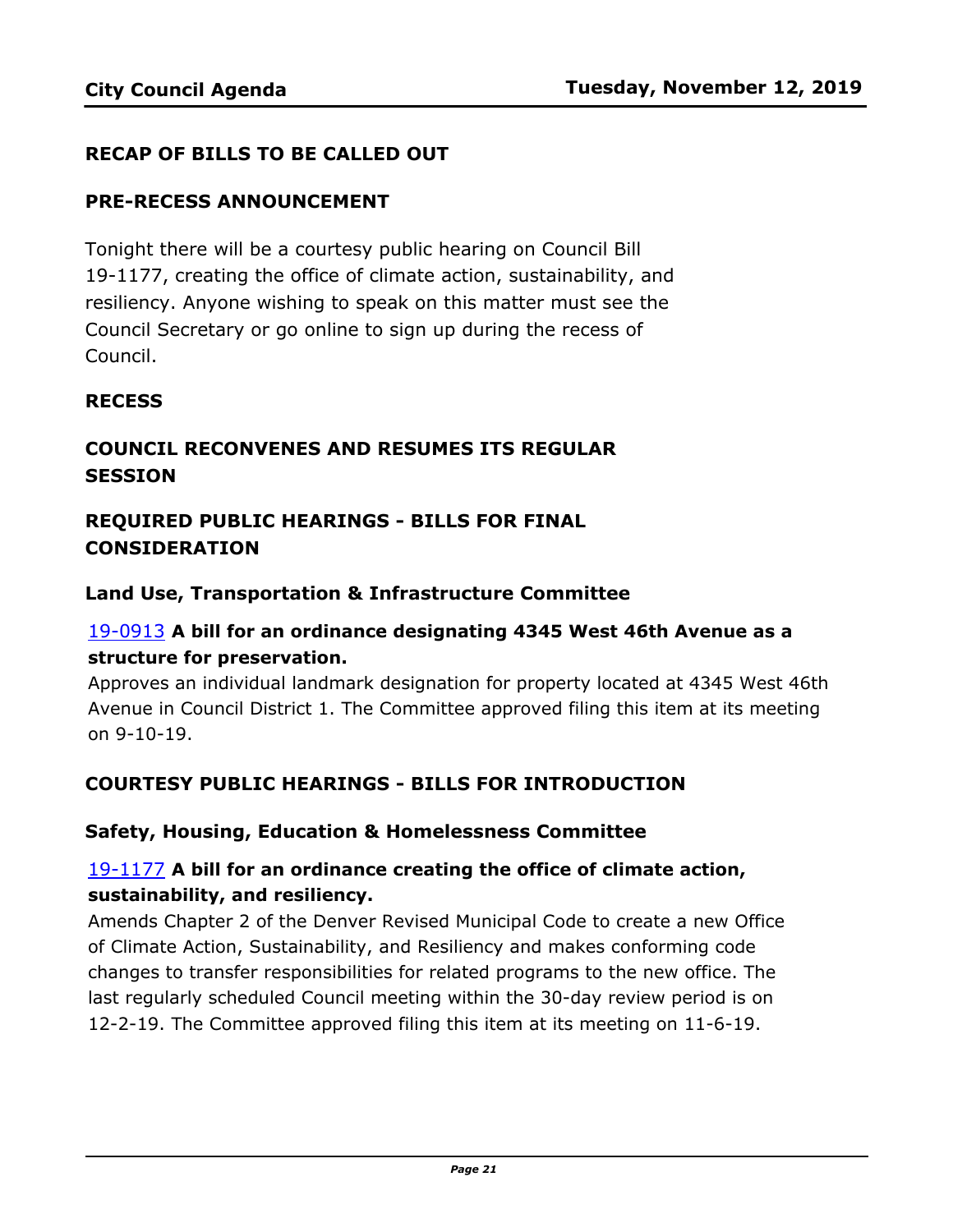### **PRE-ADJOURNMENT ANNOUNCEMENT**

City Council, sitting ex-officio, as the Boards of Directors for the Denver 14th Street General Improvement District, RiNo Denver General Improvement District, and Gateway Village General Improvement District, will hold public hearings on Monday, November 18, 2019, related to the 2020 work plans and budgets for each district.

Dependent upon publication, on Monday, December 9, 2019, Council will hold a required public hearing on Council Bill 19-1155, changing the zoning classification for 10353 East Mississippi Avenue in Windsor; and, a required public hearing on Council Bill 19-1156, changing the zoning classification for 2220 Blake Street in Five Points. Any protests against Council Bill 19-1155 or 19-1156 must be filed with the Council Offices no later than noon on Monday, December 2, 2019.

### **ADJOURN**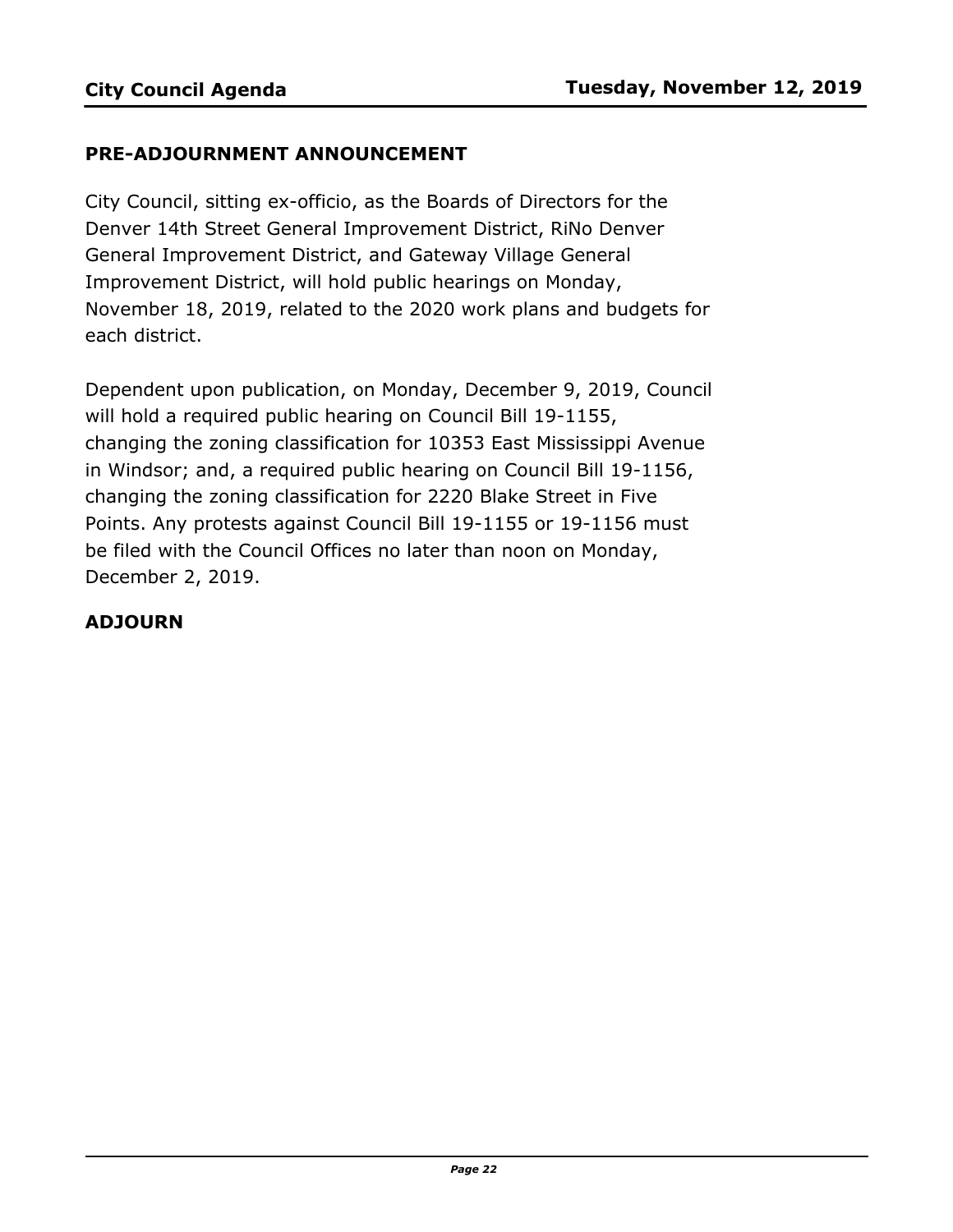## **PENDING**

FOR 11-18-19:

# 19-1008 **A bill for an ordinance changing the zoning classification for 2100 South Cherry Street, 4500 East Evans Avenue, and a portion of 2135 South Cherry Street in University Hills.**

[Approves an official map amendment to rezone properties located at 2100 and 2135](http://denver.legistar.com/gateway.aspx?m=l&id=/matter.aspx?key=15549)  South Cherry Street and 4500 Evans Avenue from C-MX-5 to C-MX-8 (urban center, mixed-use, 5 stories to urban center, mixed-use 8 stories) in Council District 4. The Committee approved filing this item at its meeting on 10-8-19. **Final Consideration | Required Public Hearing** 

# 19-1009 **A bill for an ordinance changing the zoning classification for 2175 South Cherry Street, 2176 South Clermont Street, 4501 East Warren Avenue and a portion of 2135 South Cherry Street in University Hills.**

Approves an official map amendment to rezone properties located at 2135 and 2175 South Cherry Street, 2176 South Clermont Street and 4501 Warren Avenue from [G-MU-3 and PUD 277 to C-MX-5 \(planned development and multi-unit, three story to](http://denver.legistar.com/gateway.aspx?m=l&id=/matter.aspx?key=15550)  urban center, mixed-use, five story) in Council District 4. The Committee approved filing this item at its meeting on 10-8-19.

### **Final Consideration | Required Public Hearing**

FOR 12-2-19:

# 19-1065 **A resolution to set a public hearing relating to the approval of the 4201 East Arkansas Urban Redevelopment Plan, including the 4201 East Arkansas Sales and Property Tax Increment Areas.**

Sets a public hearing before City Council on 12-2-19 on the 4201 East Arkansas [Urban Redevelopment Plan in Council District 6. The Committee approved filing this](http://denver.legistar.com/gateway.aspx?m=l&id=/matter.aspx?key=15606)  item at its meeting on 10-15-19.

# 19-1057 **A bill for an ordinance changing the zoning classification for 2975 Huron Street in Five Points.**

Approves an official map amendment to rezone property located at 2975 Huron Street from R-MU-30 with waivers to C-MX-12 (residential, mixed-use to urban [center, mixed-use\) in Council District 9. The Committee approved filing this item at](http://denver.legistar.com/gateway.aspx?m=l&id=/matter.aspx?key=15598)  its meeting on 10-15-19.

### **Final Consideration | Required Public Hearing**